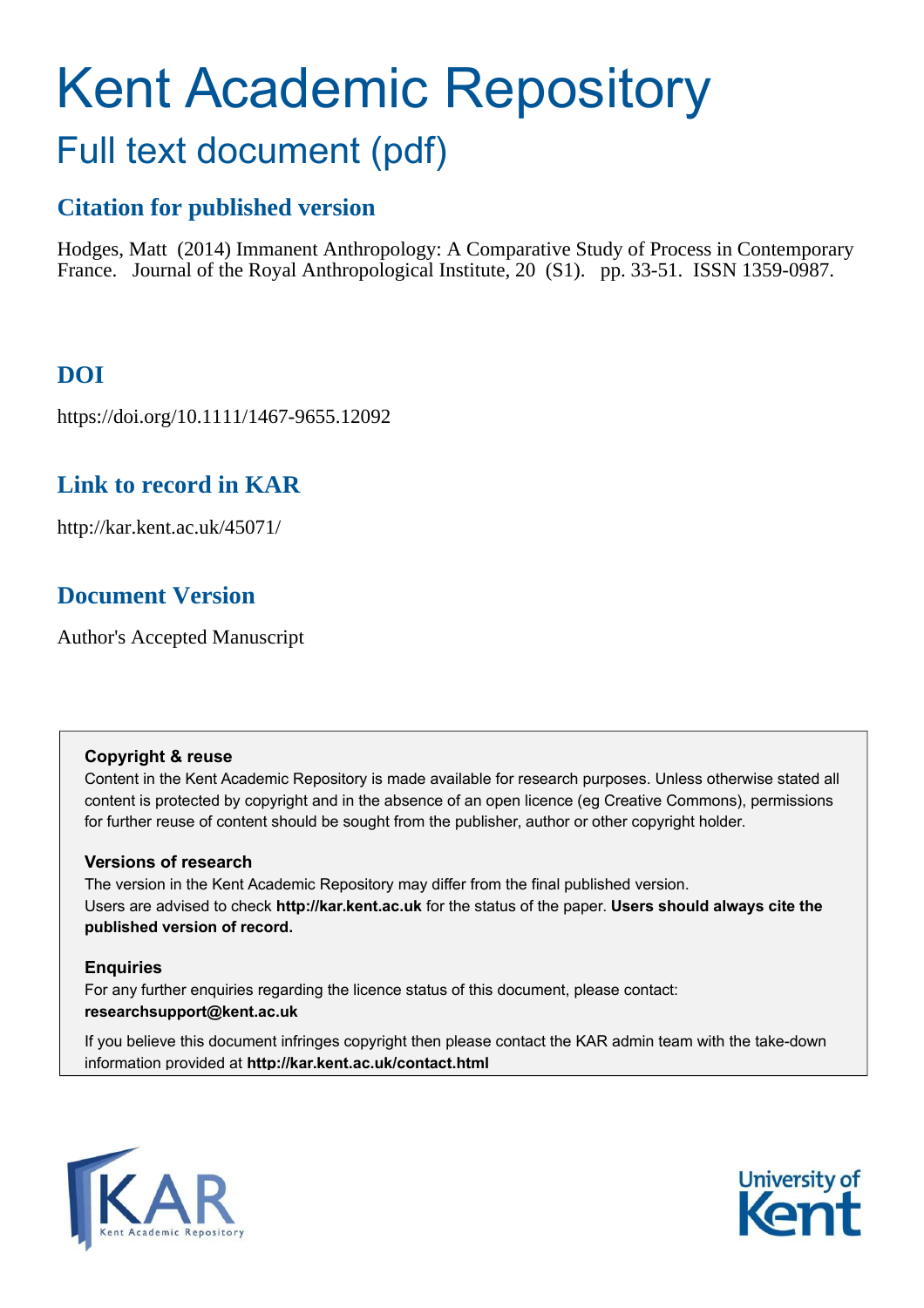## **IMMANENT ANTHROPOLOGY**

#### **A COMPARATIVE STUDY OF けP'OCESSげ IN CONTEMPORARY FRANCE**

#### **MATT HODGES**

**Pubished in Journal of the Royal Anthropological Institute 20 (N.S.), pp. 33-51, 2014 Special Issue: けDoubt, Conflict, Mediation: The Anthropology of Modern Timeげ, ed. L. Bear <http://onlinelibrary.wiley.com/doi/10.1111/1467-9655.12092/abstract>**

#### **Contact Details:**

School of Anthropology and Conservation, University of Kent, Canterbury, Kent, CT2 7NR, United Kingdom; email: [m.hodges@kent.ac.uk](mailto:m.hodges@kent.ac.uk) 

#### **ABSTRACT**

This article presents a comparative critique of the 'processual temporalities' which infuse both social scientific theorising, and selected Western cultural practices. Through study of a public-private partnership which emerged from a biotechnology project devised for producing 'self-cloning' maize for resource-poor farmers, I analyse how processual temporalities were central to re-gearing knowledge practices towards market-oriented solutions. In a study of characterisations of the 'state of flux' which affects life in a French peri-urban village, I explore how processualism is identified as a component of a metropolitan hegemony which villagers 'resist' through idealising 'enduring temporalities' of cultural practice. Drawing on Arendt and Deleuze, I analyse processualism as a dominant contemporary chronotope, mediating and disciplining conflictive temporalities and practices, underwriting economic projects of deterritorialisation and restructuring-whose idiom is also prominent in social scientific paradigms. I substitute an 'immanent anthropology', which advocates a non-transcendental ontology of cultural practice and analysis-displacing anthropological analysis onto a polychronic temporal foundation.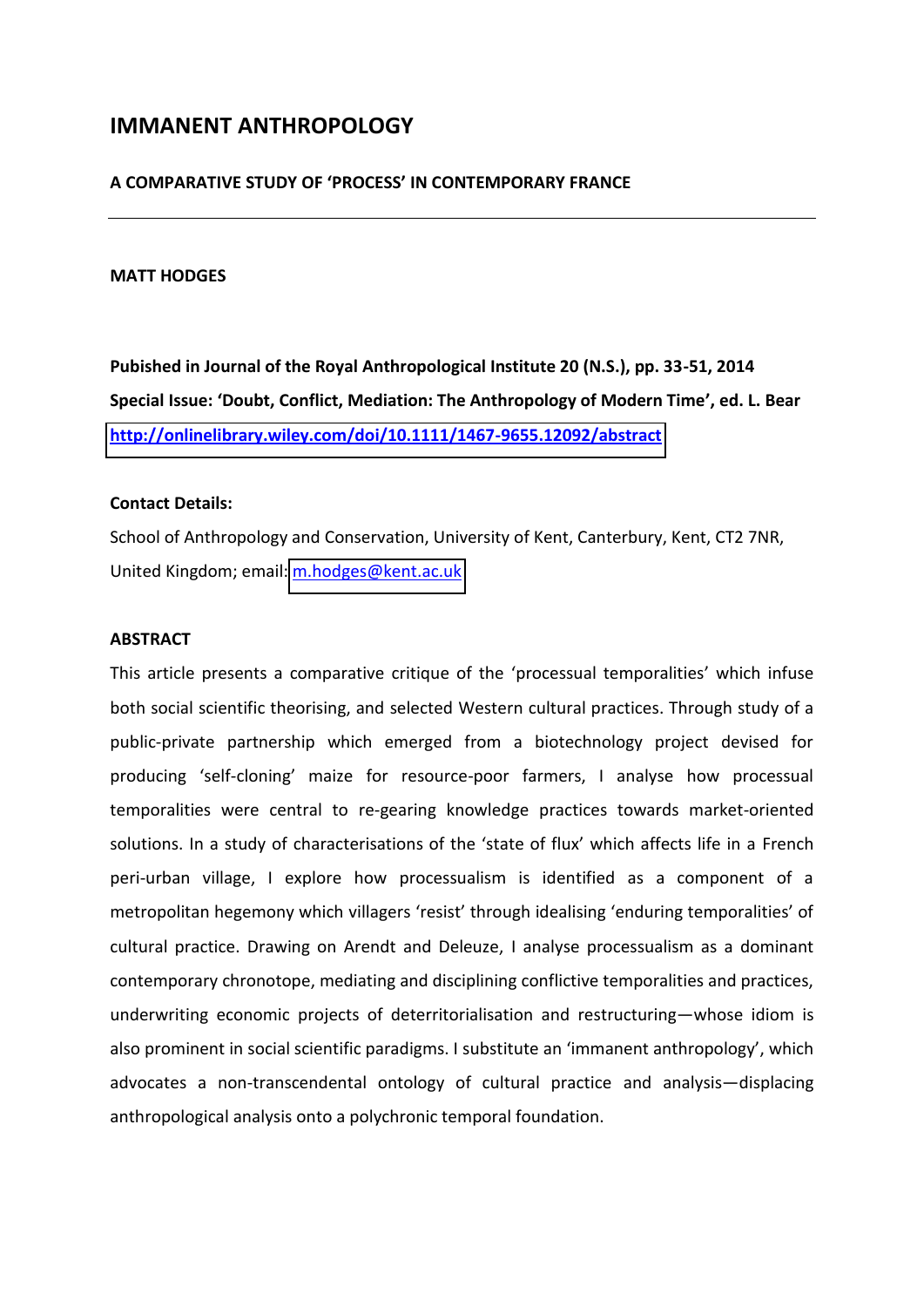**process** (n.): fact of going on or being carried on XIV; proceedings at law; outgrowth XVI; continuous operation XVII. (O)F. *procès* L. *prōcessus*, f.pp. stem of *prōcēdere* proceed.<sup>1</sup>

**-Concise Oxford Dictionary of English Etymology** 

In the place of the concept of Being we now find the concept of Process.

ねHannah Arendt, *The Human Condition* 

It is increasingly apparent that since the 1980s, 'process' has emerged as a central and governing trope in the Western social scientific imaginary.<sup>2</sup> While theoretical arguments for why this should be so have been widely voiced (e.g. Giddens 1979, Smith 1982, Wolf 1982), the social context for this intellectual transformation is less transparent, nor has the conceptual meaning of this influential trope been extensively debated (Hodges 2008:400-403, Lyman 2007). Following Michael Herzfeld's observation that one of the potential contributions of an anthropology of Western societies is its ability to analyse 'where "our" [anthropological] ideas come from' (Asad *et al.* 1997:713), in this article I explore correspondences between social scientific invocations of 'process' and 'processual temporalities' prevalent in selected Western cultural practices. The emergence of 'process' as a dominant analytical trope is also linked to an epochal revolution in the temporality of anthropological analysis, involving a shift from static, a-temporal analytical frames to approaches grounded in the ontological assumption that social life exists in 'time', 'flow', or 'flux'.<sup>3</sup> This enquiry therefore takes the form of a comparative ethnographic study informed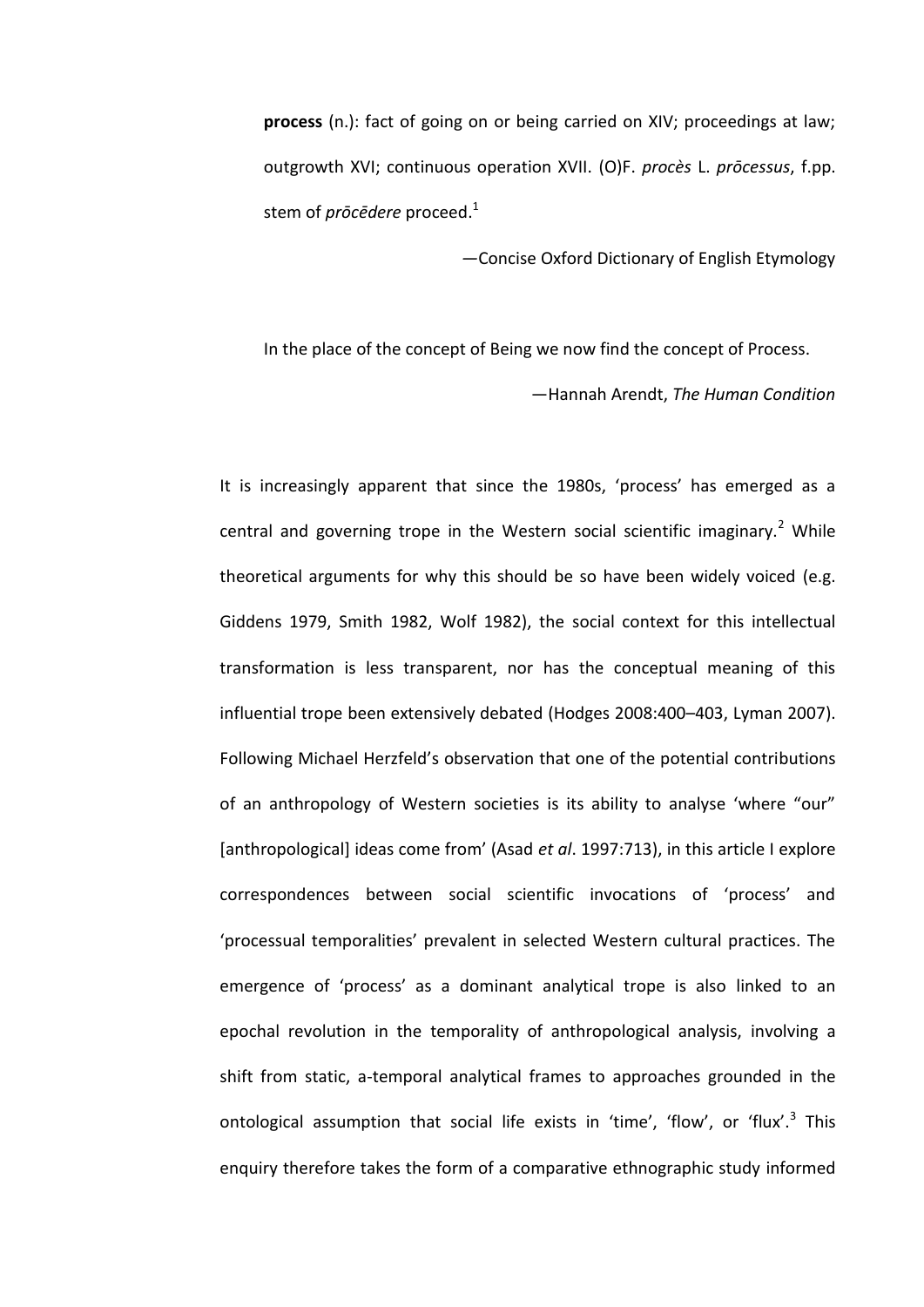by the anthropology of time. In the context of this special issue, I explore how processual temporalities in their multiple forms are both ethnographically emblematic of 'modern time', and also operate as a core trope of contemporary social science, and analyse this correspondence.

The impetus for this enquiry comes from research on how 'processualism' is manifested in Western European and scientific cultural practices. This primarily concerns ethnographic contexts in which processual temporalities are conspicuous and discursively enabling (Hodges 2010, 2012), and where they may be entangled with what can be termed processual or disciplinary 'regimes of truth' (Foucault 1980). A parallel focus, however, targets the temporal idioms of anthropological discourse, in which the concept of process, in the contemporary era, has acted as a core concept (Hodges 2008). Twenty years ago, Nancy Munn (1992:93) argued that 'when time is a focus [for anthropologists], it may be subject to oversimplified, single-stranded descriptions or typifications, rather than to a theoretical examination of basic sociocultural processes through which temporality is constructed'. Arguably, the dominant notion of timespace that underwrites contemporary anthropology is couched in the processual idiom, which Munn invokes. While this idiom is not necessarily oversimplified, it operates, in Osborne's (1995:28) definition, 'insofar as all such totalizations abstract from the concrete multiplicity of differential times co-existing in the global "now" a single differential ... through which to mark the time of the present'. In this sense, it anchors anthropological analysis in a potentially monological temporal outlook that can obscure as well as enlighten.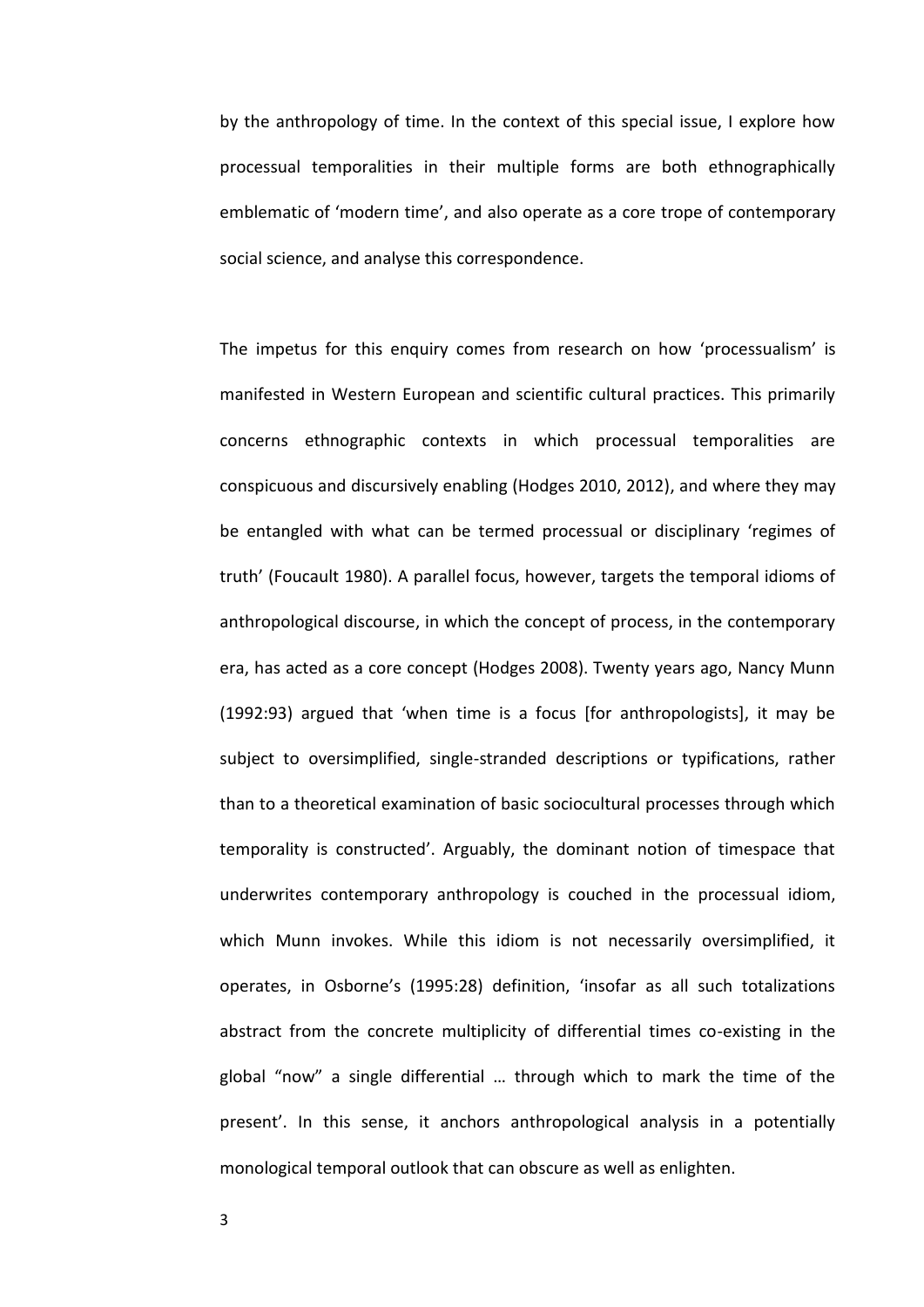'Process', it can be proposed, has become such an integral cog in the doxa of social science that it is easy to forget that it is a socio-historical concept, a cultural figure with which to frame action and conjure 'time' (Arendt 1958:230-36). In its common, shorthand analytical form, it is used by anthropologists to construct the transcendent temporal unity of cultural practices, bounded or open-ended 'processes' often incorporating change but which exhibit a coherent, systematic set of linkages 'over time', which are documented ethnographically and require elucidation.<sup>4</sup> Simultaneously, it can invoke a diachronic, spatialised temporal foundation for study that, in the words of White (1959:16–17), views cultural practice as 'a stream flowing down through time [comprising a] process'. These words underwrite White's evolutionary approach, but they inhabit the same conceptual neighbourhood as influential contemporary formulations. One of White's students provides a familiar image, with the notion that 'the world of humankind constitutes a manifold, a totality of interconnected processes' (Wolf 1982:3)-itself echoed in a range of canonical texts with distinct genealogies and analytical foci that nevertheless concur on the processual character of social life and its rootedness in the 'flow of time' (e.g. Bourdieu 1977, Fabian 1983, Giddens 1979). Yet, notably, such works rarely define or clarify this constitutive processual ontology.<sup>5</sup>

Such uses of the concept are not necessarily teleological and can acknowledge emergence. And processes are sometimes said to co-exist and operate at different tempos, as the *Annales* historians notably argued (e.g. Braudel 1994).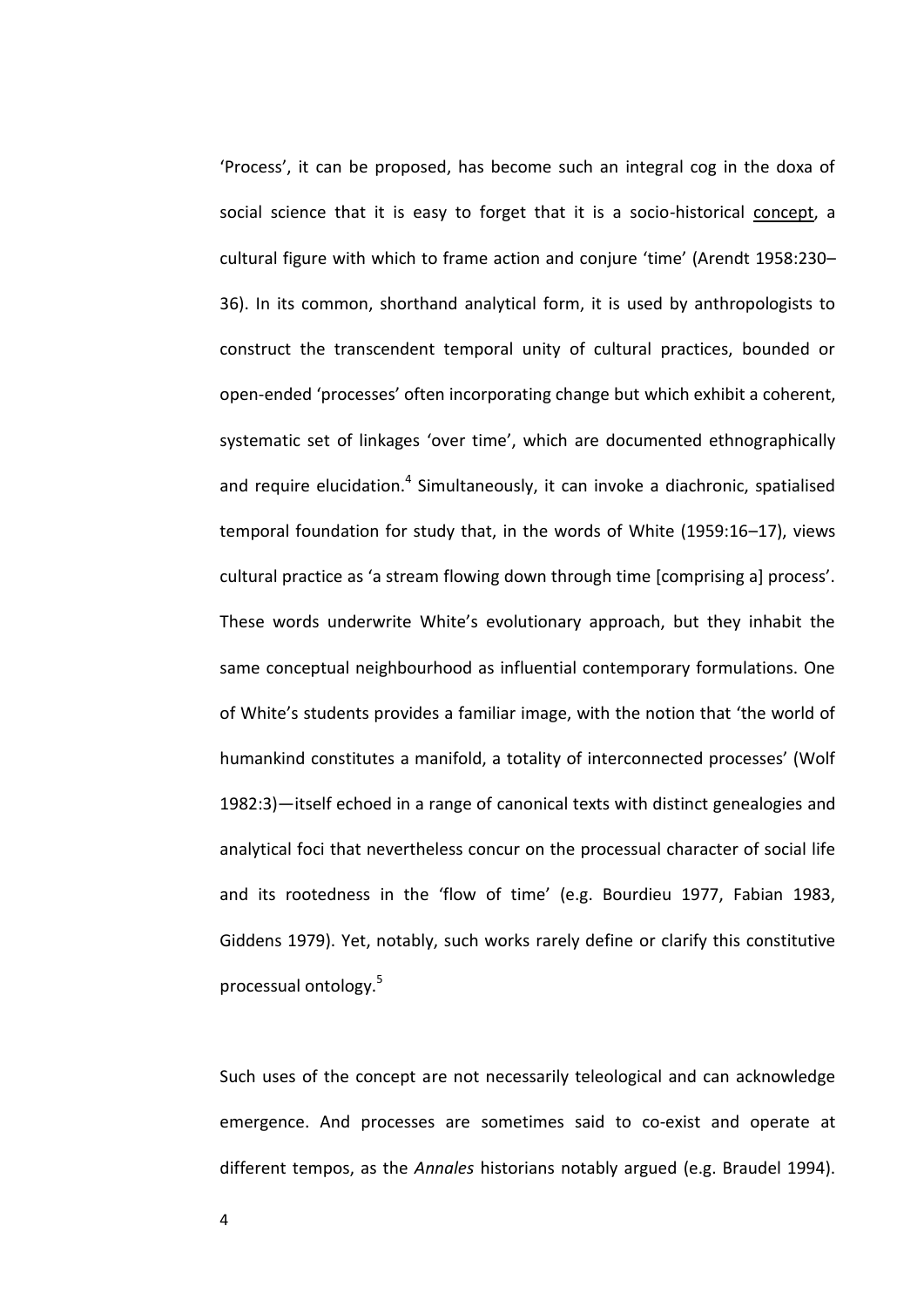But it is uncontroversial to assert that these assumptions underwrite an increasing majority of ethnographic and analytical practices. 'Process' is used to construct a relation in which past-present-future are conjoined in a structured epochal moment, usually for the purposes of achieving a future goal-as in Wolf's (1982) concept of 'historical processes'; or Bourdieu's (1977) notion of the gift as a temporal process of deferred reciprocity; or, in a precedent, Turner's (1969) concept of the 'ritual process'. It is also used, often simultaneously, to invoke the soul of 'time', a spatialised, riverine 'flow' or 'flux' in and through which processes unfold-that cousin to 'linear' or 'homogeneous empty time' (see Bourdieu 1977:8, Giddens 1979:55 cf. Agamben 1993:90-105, Hodges 2008:399-400). Processual transit towards future goals can thereby be conceived in terms of spatial direction. In this regard, 'process' is to the temporality of anthropological analysis what 'place' was to anthropological studies of community (Gupta & Ferguson 1997): it operates as a foundational core concept, furnishing a constructed epochal moment or temporal 'clearing' that serves (largely unquestioned) as a frame for study.

This correspondence between manifestations of processual temporalities in Western cultural practices, and the centrality of the processual idiom within the social sciences, invites closer examination. Could it be a case of anthropology's doxic Euro-American cultural foundations emerging in theoretical paradigms (Asad *et al*. 1997)? According to Arendt, one genealogy of processual time has played an influential role in the development of industrial societies, in a multiplicity of ways. Most significantly, this processualism concerns the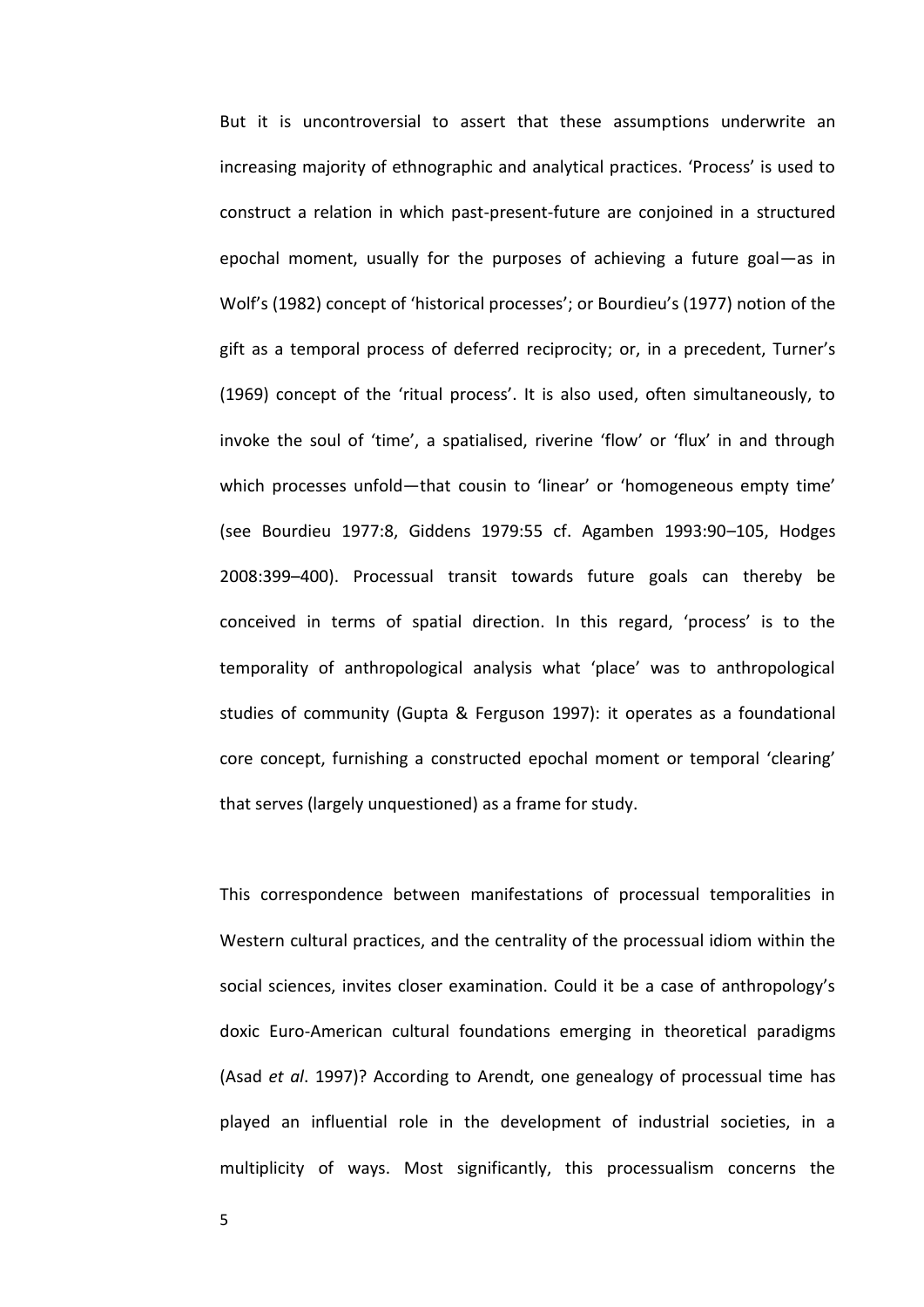subjection of raw materials and people to *procedures* of production. Such procedures instrumentalise social relations and 'things' into means which are subsumed into end-products and their correlates in profit (Arendt 1958, cf. Thompson 1967). In this sense, it is a key template for modern social organisation—yet this materialist manifestation is paralleled in the increasing visibility of processual idioms in Western scientific, political and historical discourses from the  $18<sup>th</sup>$  Century onwards (Arendt 1968). Arendt opposes this instrumental processualism with the disruptive character of human action, capable of initiating new processes, of which the emblematic symbol is birth ('natality'), suggesting that the value of processualism is ambivalent—a point to which I return (Arendt 1958:305-309, Passerin d'Entrèves 1994:53-58).

Another key processual idiom in Western discourse can arguably be traced to the pre-Socratics, notably Heraclitus (cf. Barnes 1987), and comprises that temporalized philosophical discourse which in its  $20<sup>th</sup>$  century incarnation has been highly influential in shaping the social sciences, chiefly through phenomenological philosophy (Heidegger 1993, Merleau-Ponty 1962, Schutz 1967). $<sup>6</sup>$  In this respect, social life and time itself are viewed as inherently</sup> processual and the moment is subordinated to temporal flow, in the context of which it achieves its intelligibility. The prominence of this tradition since the early  $20<sup>th</sup>$  Century should be viewed alongside the emergence of other processual idioms that Arendt identifies.

The heterogeneity of such idioms and cultural templates therefore suggests that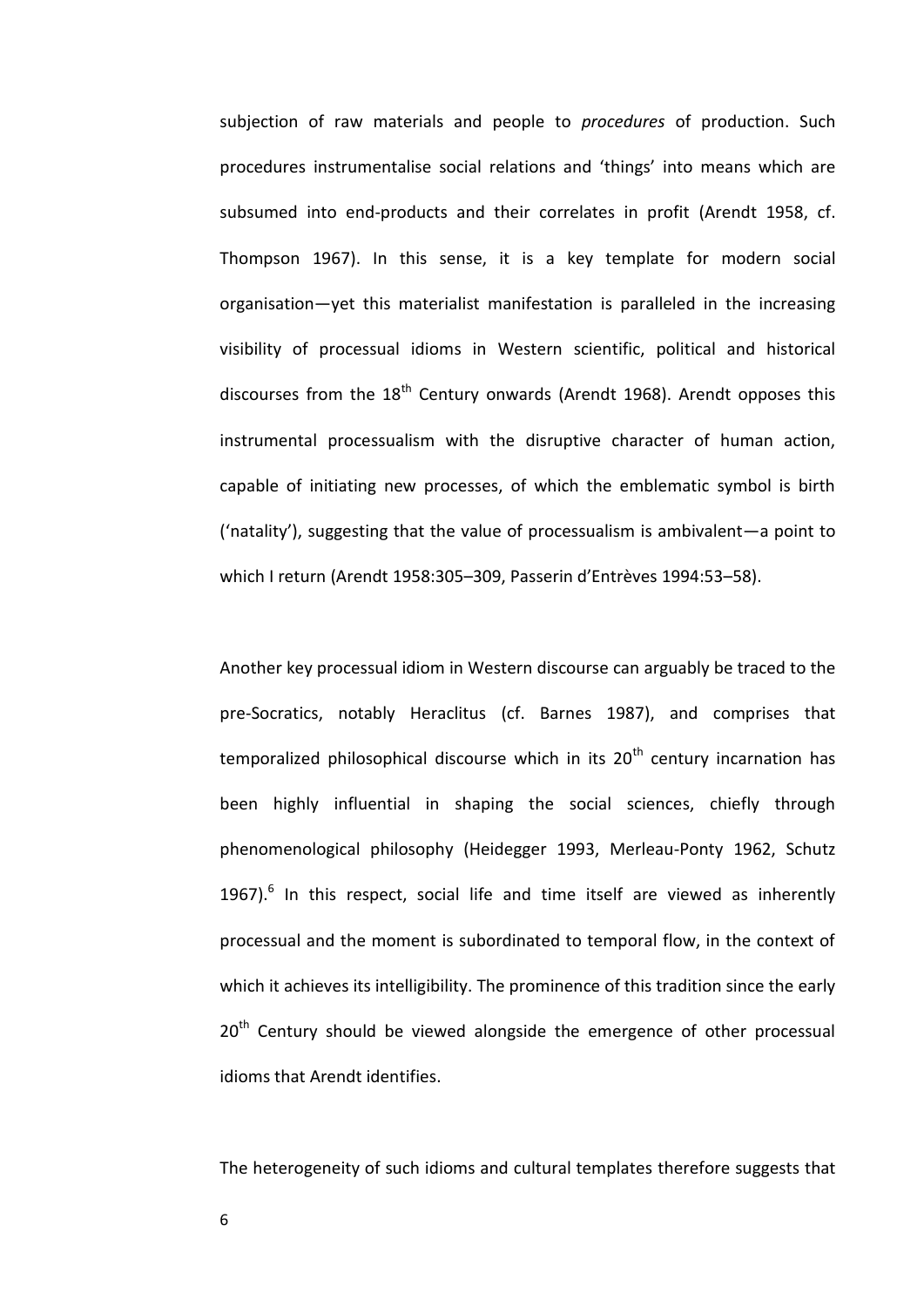processualism is a *polythetic* category of cultural practices, with both academic and wider variants. Nevertheless, for Arendt (1958:232-33, 1968:62), these varieties of processualism are complexly related, as they appear to be in anthropological discourse—although it is unclear to what extent anthropological reliance on such idioms is related to wider socio-economic developments in Western societies, as this correspondence has gone largely unremarked in the literature. Jameson (1998:169–70) offers a more assertive outlook, suggesting that the hegemony of processualism:

... may be open to all kinds of other doubts and suspicions, particularly in a society whose current economic rhythms perpetuate and thrive on permanent change: capital accumulation, investment and realisation, the dissolution of stable firms and jobs into a flux of new and provisional entities, awash in structural unemployment, its cultural infrastructure committed to permanent revolution in fashion and to the imperative to generate new kinds of commodities, [or] in deeper crises ... wholly new production technologies.

Just as post-modernism is arguably the 'cultural logic' of late capitalism (and structural-functionalism that of the colonial era), one can infer that for Jameson, the hegemony of processualism is symptomatic of contemporary historical circumstances, and in particular, neo-liberal political economic practices (cf. Jameson 1991, Blackwell and Seabrook 1993). This view is echoed in Koselleck's (1985) analysis of the temporality of 'modernity', which is marked, he argues, by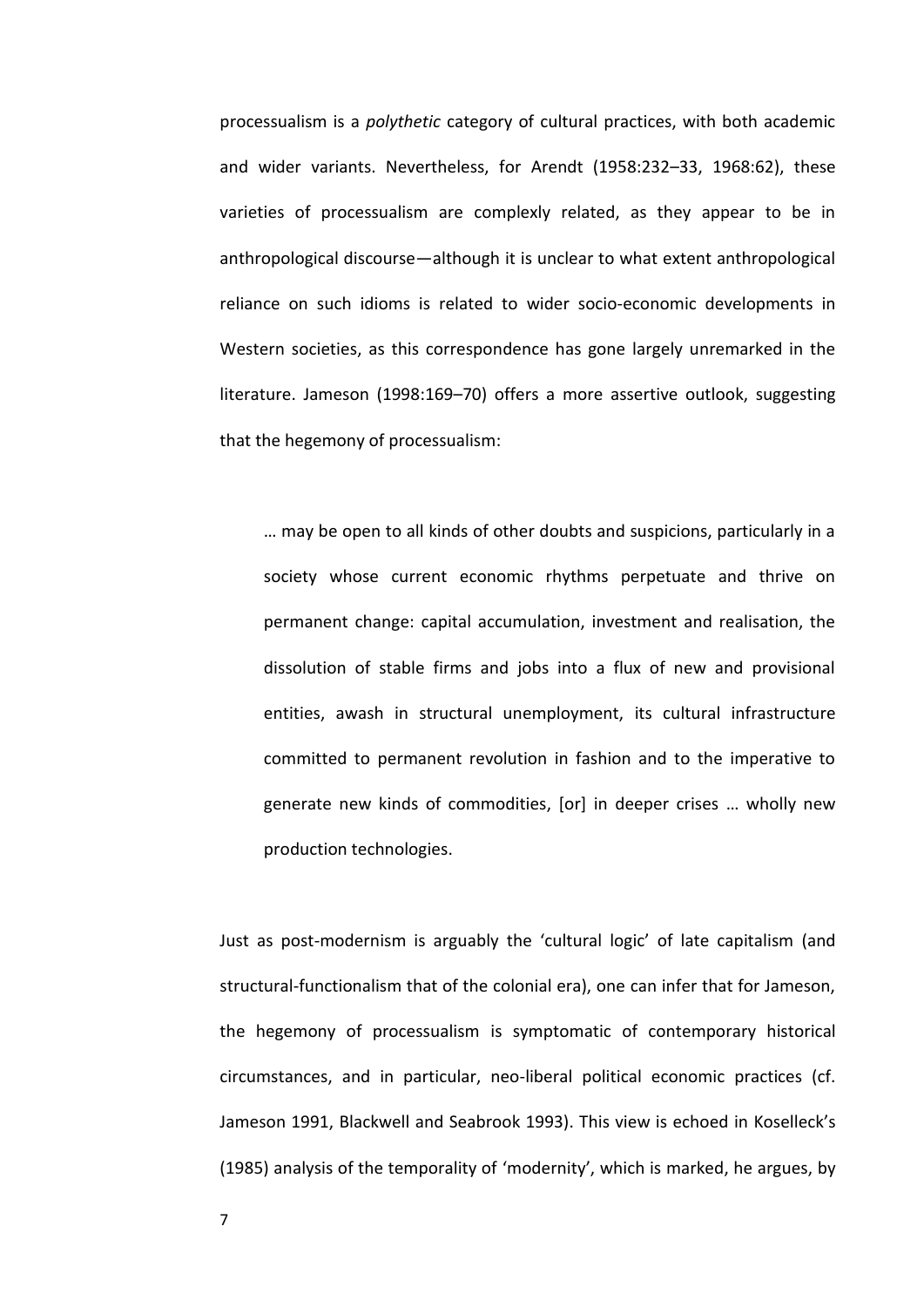the ideology that history and time are an incessant movement or process to which every historical object and actor is subordinated, and by a hegemonic processualism operating at the level of social organisation. In Koselleck's conceptualization, the increasing disjunction between contemporary 'horizons of expectation' and 'spaces of experience' ultimately enforces this triumph of the processual (ibid.:255-75).

Such correspondences are intriguing, if counter-intuitive, and suggest that some processual approaches may be marked by temporal obfuscation, and even ethnocentrism. It is also clear that the monological character of processual idioms can obscure those 'conflicts' in timespace that would become apparent with use of a differential, non-spatialised temporal idiom (e.g. Adam 1998, Gurvitch 1964). How can this correspondence between social scientific and Western temporalities be posed as an anthropological problem? The route adopted here is to undertake a comparative, exploratory 'anthropology of process'—in contrast to a 'processual anthropology'. This approach presents an ethnographic perspective on contemporary, processual, at times disciplinary regimes of truth, and includes anthropology within its scope. I proceed with two comparative ethnographic cases—of a multinational public-private partnership in agricultural biotechnology research based chiefly in Marseille, France; and of local conceptualisations of history and process among the conflictive population of a rural *commune*, in coastal Languedoc. Rather than taking 'processes' as an object and temporal frame for study, I focus on their temporal and epochal construction, discursive agency, and analytical manifestation. Discussion then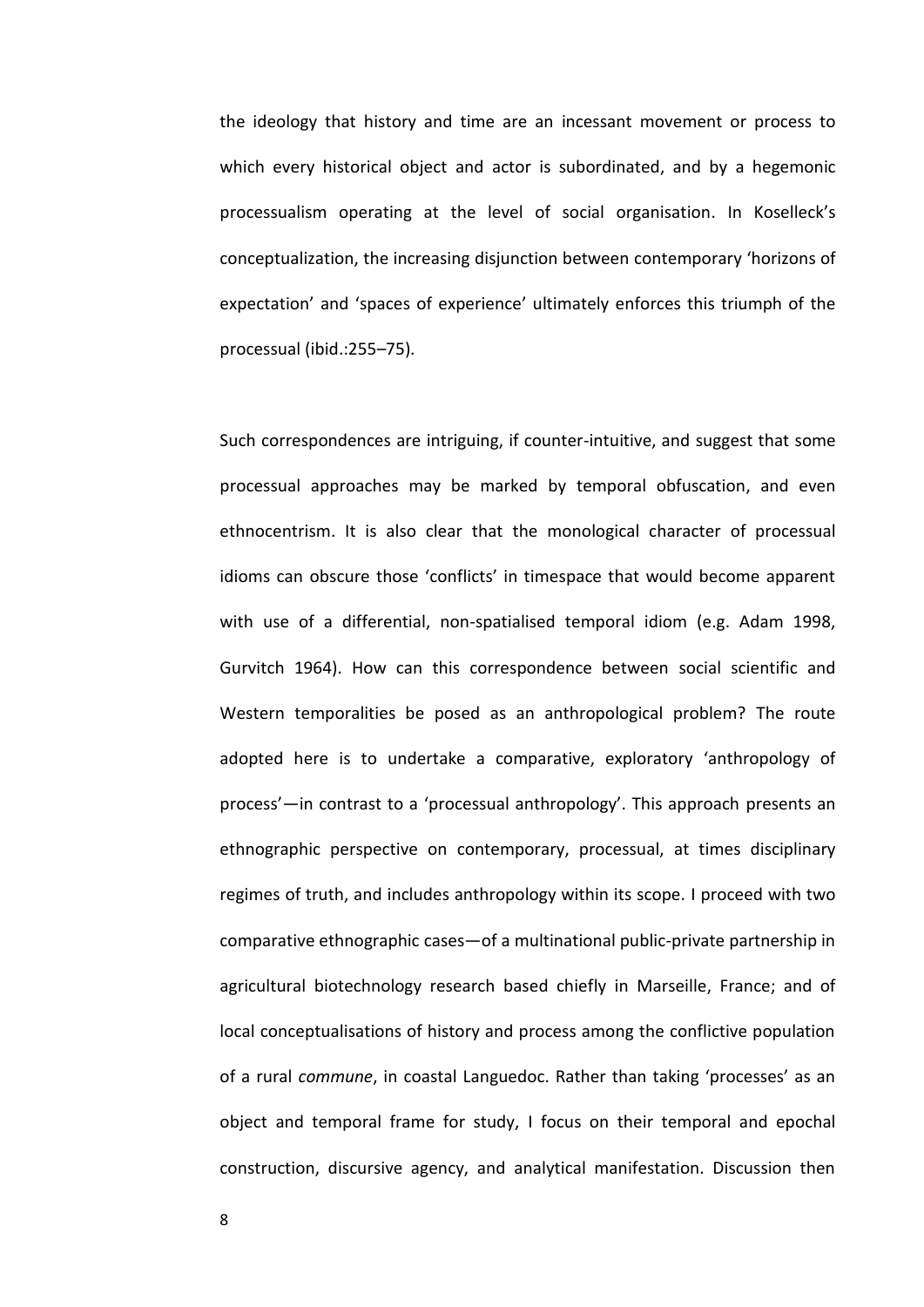moves to consider anthropological temporalities. Drawing on an analytical frame that can be characterised as temporally 'immanent' rather than 'processual' in orientation (Agamben 2000, Deleuze 2001), and focused on how processes are 'achieved' rather than taking their 'transcendental coherence' as given (cf. Whitehead 1979:208-18), I query the hegemony of this modern temporal figure, and explore the implications.<sup>7</sup>

#### **PROCESSUAL REGIMESねTHE MOLECULARISATION OF PLANTS**

The operationalisation of biological time is a dominant characteristic of the interactions of humans and cells in technical environments over the last fifty years. In short, living matter is now assumed to be stuff that can be stopped and started at will.

ねHannah Landecker, *Culturing Life: How Cells Became Technologies*

On the outskirts of Marseille, among the umbrella pines and dusty industrial parks, stands the futuristic oval building—la caprice des Dieux, to its staff housing the headquarters of Agromonde International.<sup>8</sup> In the summer of 2009, as part of an ESRC-funded investigation into the influence of seed corporations over development of agricultural biotechnology for resource-poor farmers, I am on one of several visits there to speak with a distinguished French geneticist and plant breeder, Dr. Jean Marceau.

For many years Marceau was at CILLOT<sup>9</sup>, the Mexican agricultural station which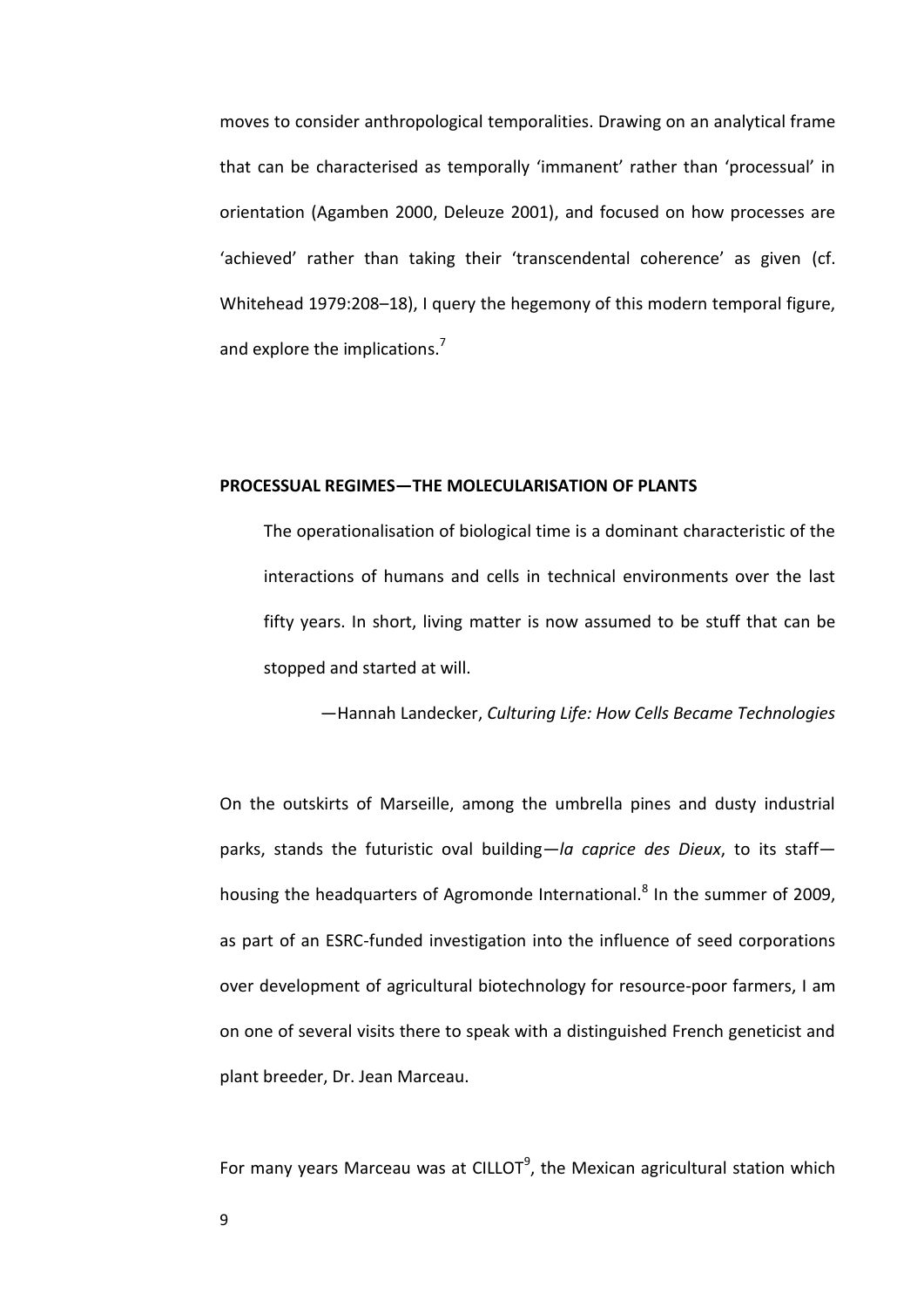helped produce the short-stemmed wheat and rice varieties that drove the Green Revolution. He was director of a French-funded 'Apomixis Project' to transfer 'apomixis' into crop plants such as maize and wheat. Apomixis is the ability found in some wild plants to *self-clone* through producing seeds which contain copies of maternal DNA. It is said to have a revolutionary potential for plant breeding that has been recognised since at least the 1960s, when it was the subject of secret Soviet research programs. The introduction of apomixis into a commercial crop would have many repercussions. It could enable farmers to clone hybrid seed, freeing them from the need to buy it annually from the seed industry. It could serve as a breeding tool for the resource-poor, enabling them to fix local hybrids for niche microclimates and improve food security. But it would also permit seed corporations to significantly increase profits, through resulting economies in hybrid seed production. Such claims are contested, yet they are taken seriously by major players in the seed industry, which have run confidential 'apomixis projects' for many years. It is also possible that some corporations have actively sought to undermine public sector research that has the production of open source apomixis technologies as its goal, in an attempt to head off an open source apomixis technology that could undermine profits.

Which returns us to Marseille, where Marceau is explaining how he lost control of his project to a team of postdocs and a Syndicate of transnational seed corporations. The project, which he spent twenty years developing, aimed to produce the world's first commercial apomictic maize, in an open source form. Marceau was a leading expert on apomixis, and the research was at the forefront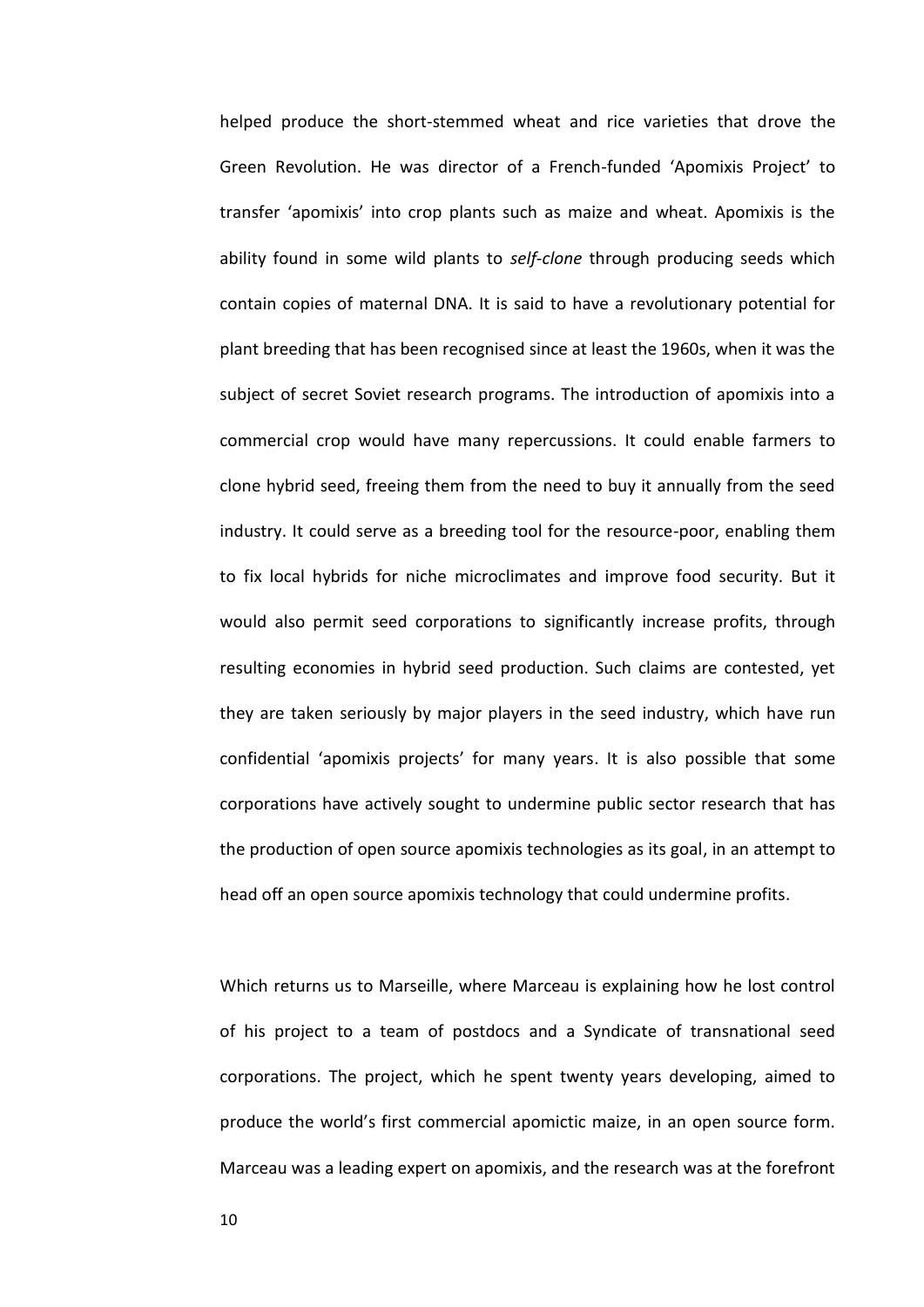of the field. Results, he claims, could have been just around the corner. So what happened?

One of the things it came down to, he explains, was the new genomics. Marceau trained as a plant breeder and classical geneticist. His project was characterised by a heteroculture of approaches (cf. Richards 2004), including conventional plant breeding, classical genetics, molecular genetics, and genomics technoscience, with a flexible research timeline and agenda. In Marceau's view, apomixis is triggered by a gene cluster that intervenes during the plant's reproductive cycle to divert conventional sexual reproduction into a-sexual cloning (Marceau 2001). During the late 1990s, however, molecular biologists working primarily in laboratories argued that new genomics-based approaches showed that apomixis results from a 'deregulation of the sexual developmental program in space and time, leading to putative cell fate changes and the omission of critical steps in the sexual process' (Koltunow & Grossniklaus 2003:556), triggered in turn by epigenetic processes. This 'molecular turn' in apomixis research—which is underwritten by an idiom that insists on the processual character of apomictic reproduction as opposed to the interventionist idiom of Marceau's classical genetics—was accompanied by wider political economic changes of a processual character (cf. Jameson 1998:169-70). As in other fields, technoscientific practices were giving rise to genomic approaches to plant breeding that were rapidly displacing established practices. At the same time, public sector plant breeding institutes were being privatised, and private sector influence was extending via new public-private assemblages focused on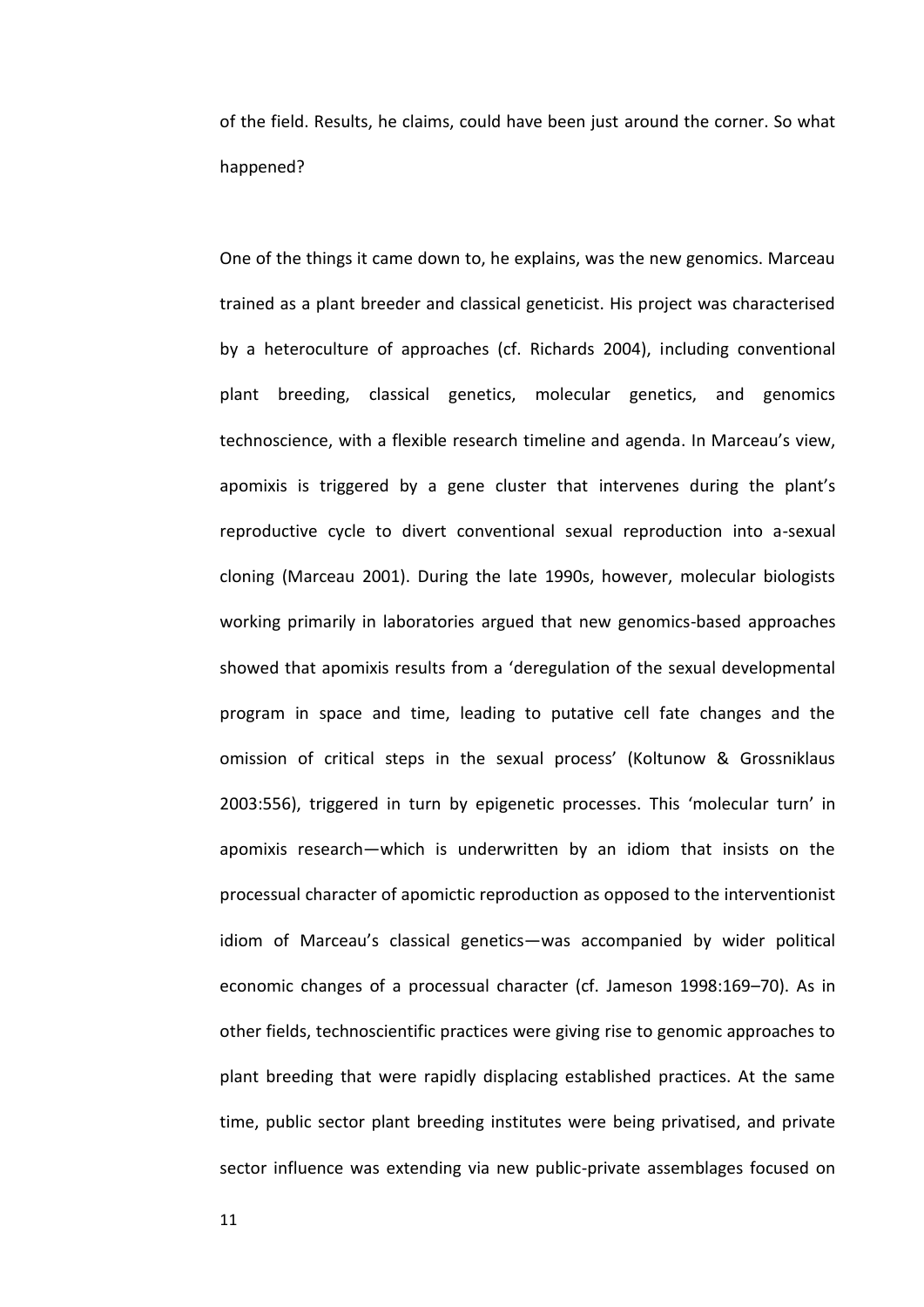the production of biocapital. In this regard, the other key mitigating factor was the entry of Marceau's team into a public-private partnership, the 'Apomixis Syndicate', where there were strict procedural constraints on future research trajectories, underwritten by legal contracts. I now review the technical and wider shift provoked by this processualist rupture.<sup>10</sup>

**\*** 

Let us commence with the CIILOT breeding programme, which was a focus for CILLOT research and development (R&D). Interspecific or 'wide' hybridisation, also termed 'wide crossing', involves cross-fertilising two plants of distinct, but related genera. The objective is 'introgression' of a target trait from one genus to the other, which in this case, concerned transferring apomixis from *Tripsacum dactyloides* (Gamagrass) to *Zea mays* (Maize). The technique involves undertaking multiple experimental crosses with the goal of creating a hybrid containing the target trait. The practice is also enabled by plant breeding technologies. Once a suitable hybrid plant is identified—in this case with apomictic capability—this is 'backcrossed' with a plant from the target genus to excise unwanted hybrid features, which usually takes at least four generations. Interspecific hybridisation is based on a 'natural' evolutionary model—wide hybridisation events have been central to the development of a number of key human crops in the past. $^{11}$ 

From a temporal perspective, wide crossing is a breeding practice where temporal emergence is 'thematised' methodologically (cf. Pickering 1995:9-27): in this sense, 'unruly' mixing of distinct genomes during 'meiosis' underpins the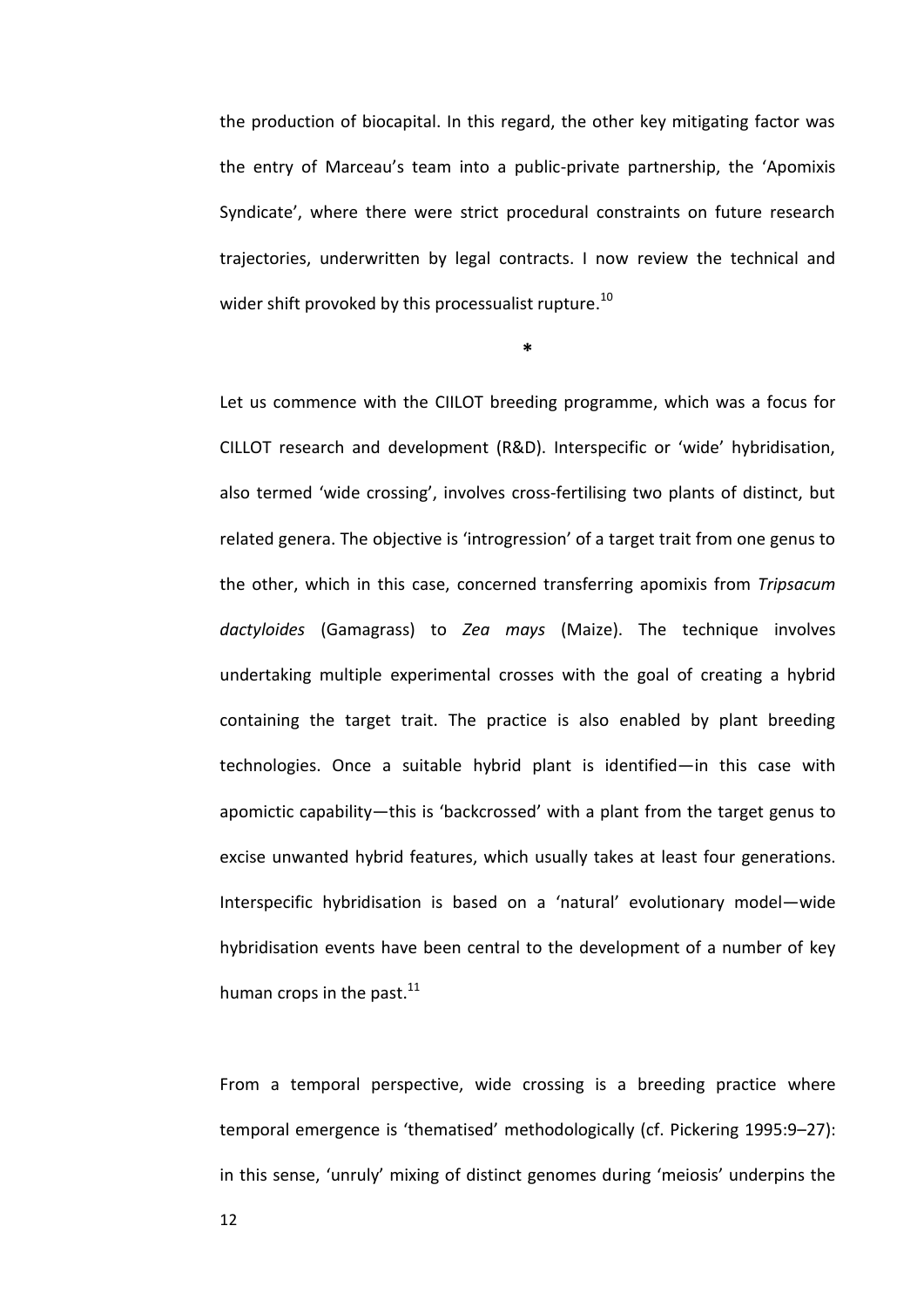technique, generating novelty. The temporality of research and development therefore demands an open-ended, flexible funding arrangement and timeline. An apomictic maize created via wide crossing would thus constitute a new species, which could *not* be easily 'switched' on and off via a 'Genetic Use Restriction Technology', for example. It would be resistant to intellectual property rights, although some control over production and distribution could be exerted via patenting and plant breeders' rights.<sup>12</sup> As the time needed to achieve success is an unknown variable, the practice may also clash with the calendar for deliverables enshrined in a PPP contract.

The breeding technique can thus be said to comprise a relational, self-conscious 'dance of agency' (Pickering 1995:21-22) between technology, human actors, and the creative agency of plant species, with the objective of producing hybrid apomictic maize. Its ethos is one of 'revealing' (aletheia) rather than 'enframing' (*Gestell*) (Heidegger 1993). Enframing is symptomatic of an instrumentality associated with procedures of commodification central to producing biocapital; revealing is, to an extent, temporally subversive of such goals through valorising emergence (Feenberg 2005, Pickering 2008). Additionally, the end result would be a species of plant whose genomic and reproductive identity was resistant to commodification. It would be challenging to control 'unauthorised' recycling of cloned seeds via existing regulatory means. A resistance to transformation into biocapital thus remains at the level of both the relation of the final product to IPR, and in terms of research and development practices. Ultimately, this form of apomictic maize would exhibit those classic subversive qualities associated with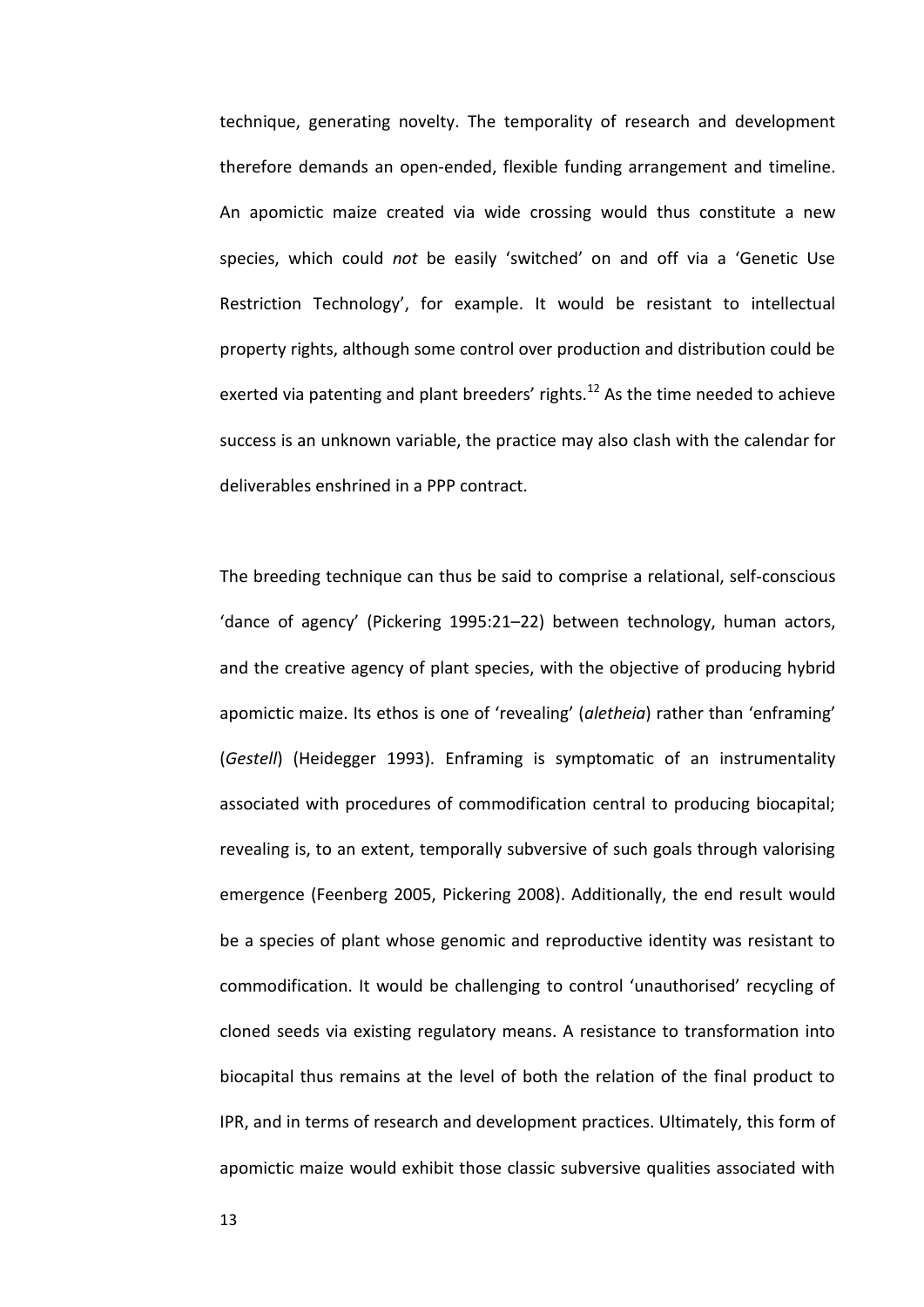an Apomixis Technology-i.e. a capacity for seed saving, and for crossing with commercial hybrids, thus rendering them apomictic and undercutting corporate markets. This breeding practice was embedded in a flexible research programme where structured procedures were subordinated to emergent wide hybridisation results, under the control of Marceau as PI.

**\*** 

Molecular genetics was initially utilised within the CILLOT Project in association with 'flow cytometry', a technology for accelerating screening of wide hybrids for apomictic capability. This facilitated a modest level of technical instrumentalisation, although it had a minor role. Within the Syndicate, by contrast, a selection of genomic technologies were implemented, financed by corporate members (e.g. AFLP-PCR, RFLP analysis; see Leblanc *et al*. 2009:594). These could facilitate technical manipulation of the enduring temporality of plant reproduction and so render apomixis functional to commodification (Grimanelli *et al.* 2005). As Helmreich (2007:294) proposes: 'contemporary biological science has become expert at stopping, starting, suspending and accelerating cellular processes, wedging these dynamics into processes that look like a molecular version of industrial agribusiness'. The objective, arguably, is subordination to disciplinary procedures (Foucault 1977). Scientific arguments were made within the PPP for the greater efficiency and instrumentality of such technical practices, which lent weight to the argument that the project would stand a greater chance of succeeding if the objective was creation of a GM apomict (Grimanelli *et al*. 2001). Corporate partners thought that GM techniques would also enable IPR and technical control over apomictic maize (Marceau, pers.comm. 2008).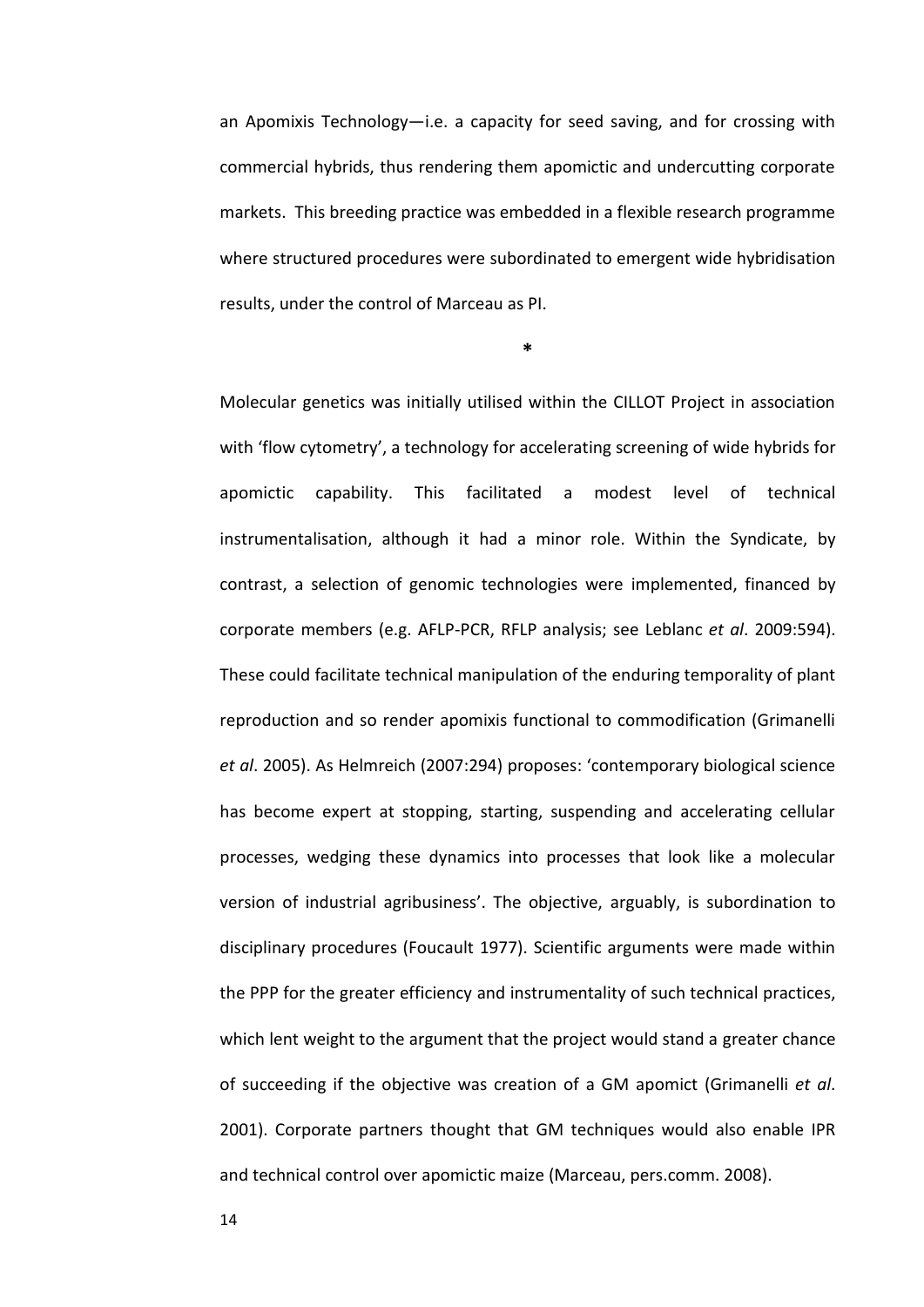The project's 'molecular turn' is comparable to what Rose (2007) has termed 'molecularisation'. As Rose writes: 'molecularisation strips tissues, proteins, molecules ... of their specific affinities-to a disease, to an organ, to an individual—and enables them to be regarded, in many respects, as manipulable, and transferable elements or units, which can be delocalised' (2007:36). This disciplinary programme also has an inherently temporal quality. Landecker (2005:2, emphasis retained) comments:

These powerful techniques themselves belong to a genre of experimentation directed at *making cells live differently in time*, in order to harness their productive or reproductive capacities ... [L]ong-standing genres of intervention in cellular plasticity and temporality are now moving from the background into the foreground of biochemistry and molecular biology, disciplines previously focused on knowledge of gene sequences and molecules in a more disembodied, atemporal fashion.

As a consequence of molecularisation, plant DNA was instrumentally functionalised ('enframed') by Syndicate scientists utilising new biotechnological techniques, with contingent processual aims which correlated with the creation of biocapital. This 'techno-cellular' processual temporality of deterritorialisation and re-embedding to enable future utility, bears resemblance to that of 'time in advance of itself, where ... the future becomes present. This time [is] predominant in competitive capitalism' (Gurvitch 1964:33). 'Natural processes'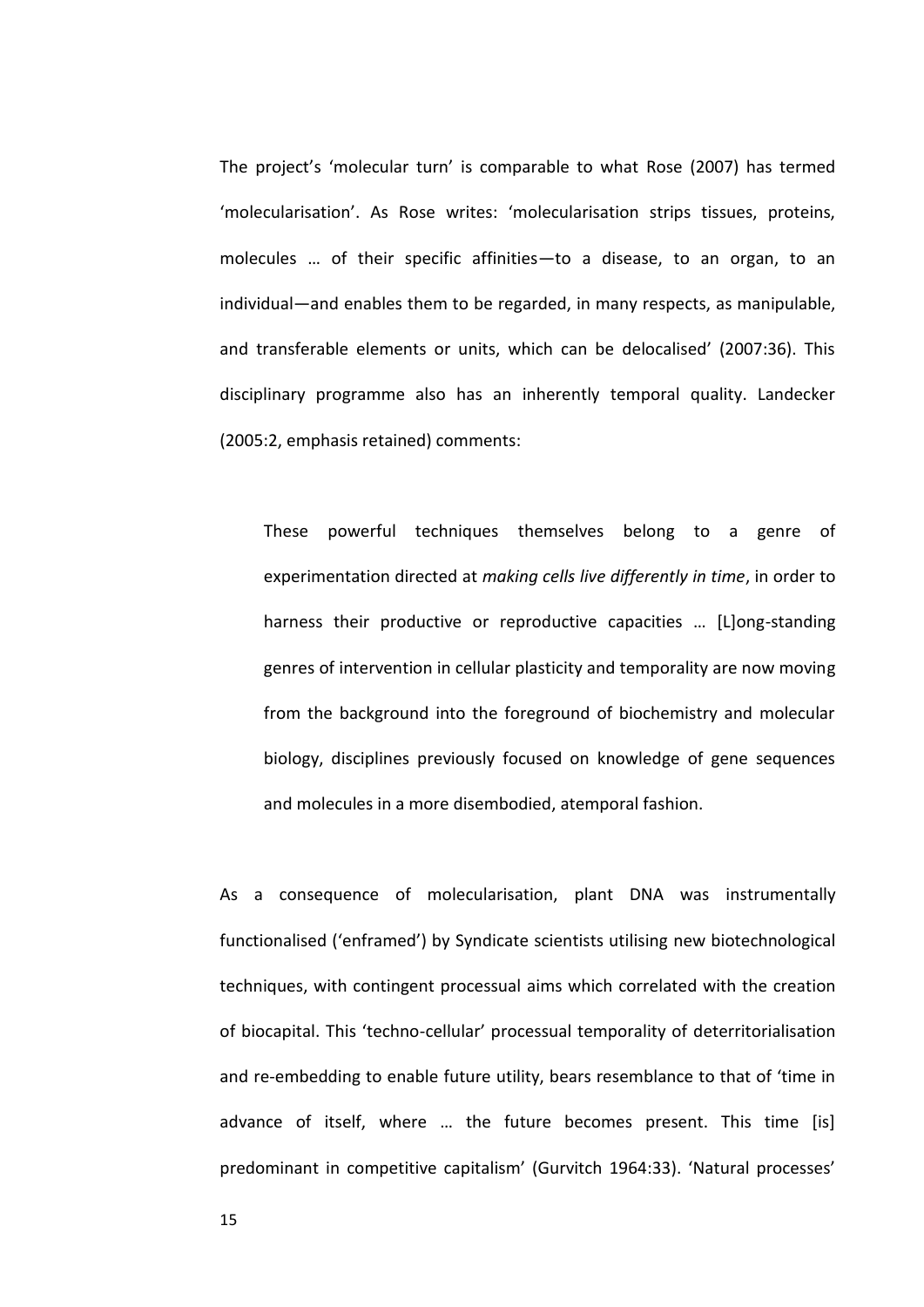were thereby reassembled into instrumentalised processual constructions. For corporate partners, these biotechnologies also promised to create GM products which could be patented, hence enabling production of biocapital.

In sum, then, the shift to a processual scientific idiom and practices of disciplinary deterritorialisation and re-embedding was accompanied by a structural engineering of procedures, timeframes and futures. This was mediated by legal contracts. The principal side-shadows of this monoculture were the alternative technologies, and alternative futures that wide hybridisation and the Marceau heteroculture of idioms and techniques might impel.<sup>13</sup> While processual idioms and templates were not absent from Marceau's heteroculture, they did not play a disciplining role, given greater flexibility in research practices and a related valorising of emergence—which arguably comprised an Arendtian 'ethic of the interval' (Braun 2007). By contrast, the procedures engineered by Syndicate contracts and timescales ensured that processual ideologies of genomic understandings of apomixis remained dominant in a timescape comprising multiple trajectories, temporal modalities, and tempos. Process, for the Syndicate, acted as a means of disciplining and controlling knowledge practices, enabling 'molecularisation' whose goal is to render apomixis manipulable. It was embedded in turn in a wider configuration of political economic relations—that of the corporate stranglehold on the global seed industry. It is an illustration of how processual knowledge and organisational practices operate together, as Arendt (1958: 232-33, 1968:62) proposes. In this way, 'process' was discursively employed to weld a conflictive field of force and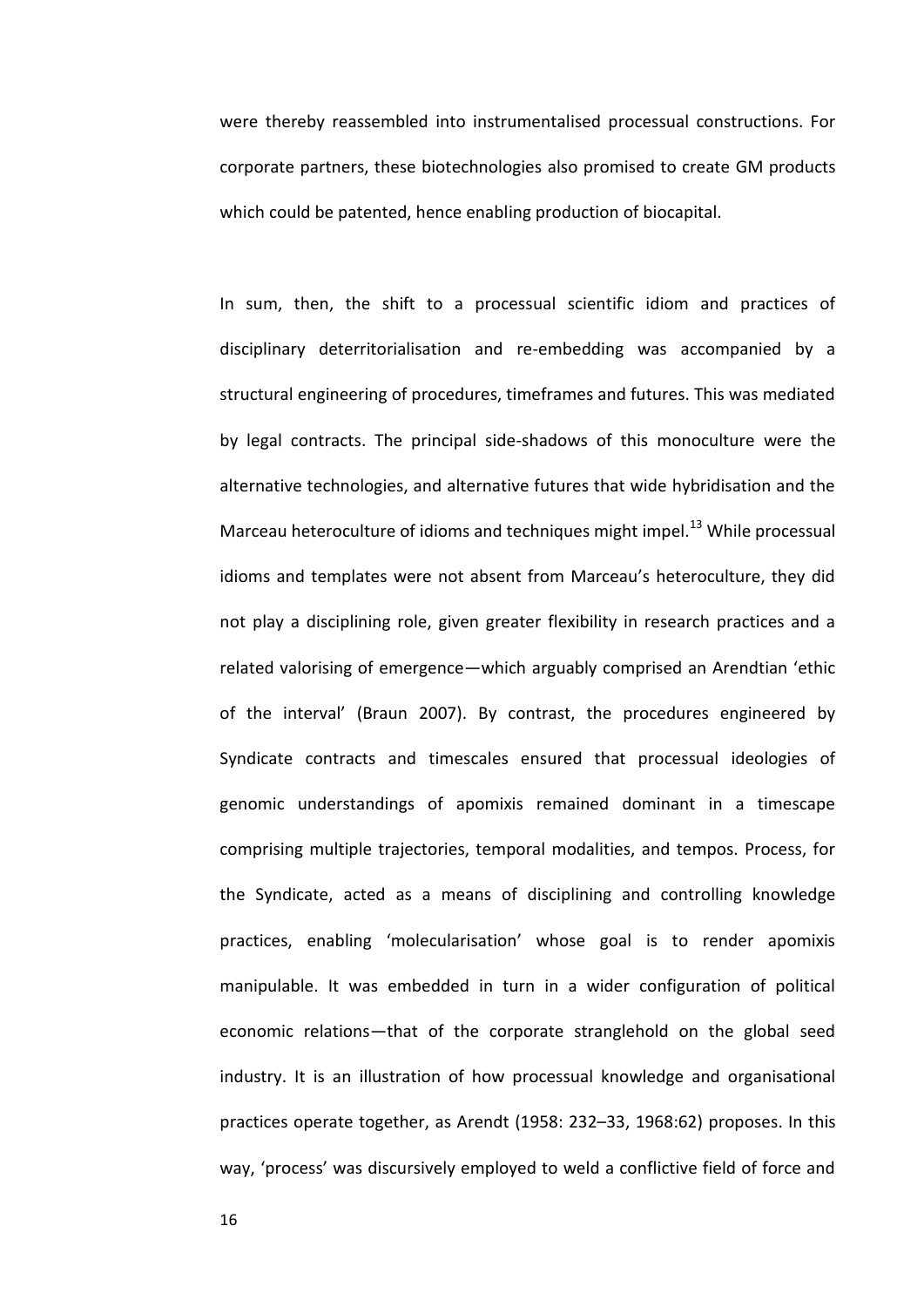emergence into a disciplined transit through time towards a specific goal $-a$ commodifiable apomixis technology, or nothing. A goal, one should add, that remains virtual due to the unruly actions of plants which, to date, have resisted such instrumental disciplining.

# **RESISTING PROCESSね***LE CHANGEMENT CONTINUEL* **IN CONTEMPORARY LANGUEDOC**

History ... no longer speaks of the changeless but, rather, of the laws of change which spare nothing.

 $-$  John Berger, And our faces, my heart, brief as photos

During fieldwork in a peri-urban commune in Languedoc, processualism took a markedly different form. While there were many processes of an Arendhtian nature that structured everyday life in the village of Villeneuve-from the production processes associated with commercialised wine growing to those procedures which individuals encountered in a wide range of working practices in service and light industries in the nearby city of Narbonne—among the most conspicuous examples of processualism was its invocation to characterise the contemporary epoch. A vivid example was supplied by a fisherman, Raymond Cabart. Cabart came from a family of fishermen who had worked the lagoon of Villeneuve for many generations. Indeed, his own name first made an appearance in the village archives in 1698, when a forebear called Raymond Cabart signed as a member of the village council. On first appearances, his life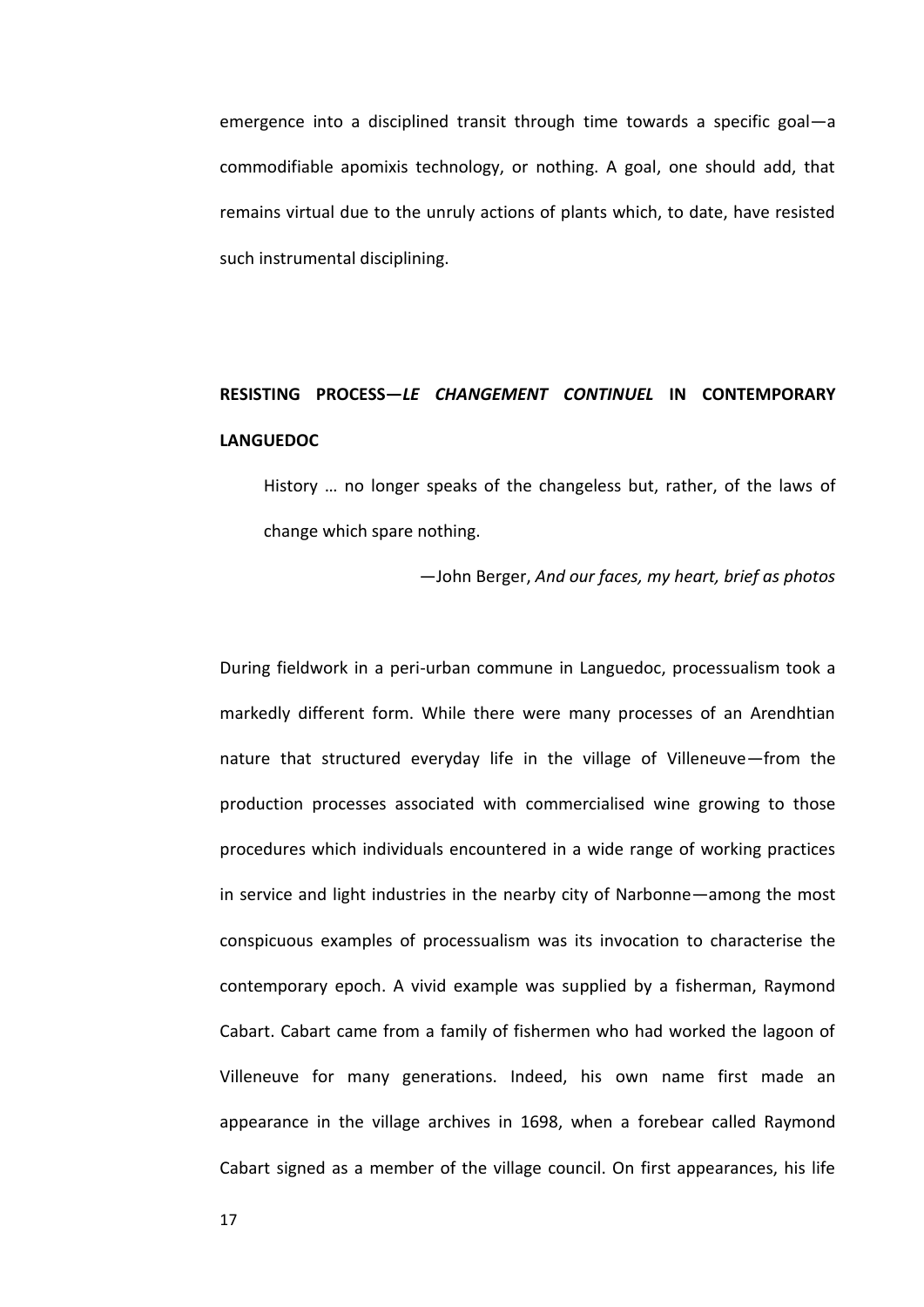was emblematic of such symbolic continuity and enduring temporalities. Yet in conversation, it emerged that for Cabart, life around him was anything but enduring. His characterisation of modern times was neatly captured in the expression he often repeated, *tout a changé*—everything in local life had changed.

Monsieur Cabart was the first of many informants to speak of an epoch of *changement continuel*—incessant change—which had apparently gripped life in Villeneuve since the 1960s. This characterisation cropped up frequently as I conducted research on historical consciousness in the locality, and is a more open-ended, flexible processual idiom than was encountered in the previous case. When I informed new acquaintances that I was keen to learn about life in Villeneuve, I was often referred to *le changement continuel* that now dominated everyday life. Indeed, I would normally be told that *tout a changé* – 'everything has changed'  $-$  which would be followed by selection of empirical contrasts between the changeability of life today and the enduring quality of life in the 'old days' to make the point. This portrait of contemporary history as comprised of contrasting historical epochs, adjacent intervals in the 'flow of time' (le temps qui *coule*) divided by a major rupture in Villeneuvois life that took place (I was told) in the 1960s was not just on show for outsiders such as myself. It was frequently conjured as a temporal and historical frame of reference for interpreting everyday events, and comprised a moral and temporalising resource which *les Villeneuvois* used to decipher the contingencies of everyday existence and, at times, symbolically invoke their collective identity. Contemporary Villeneuve was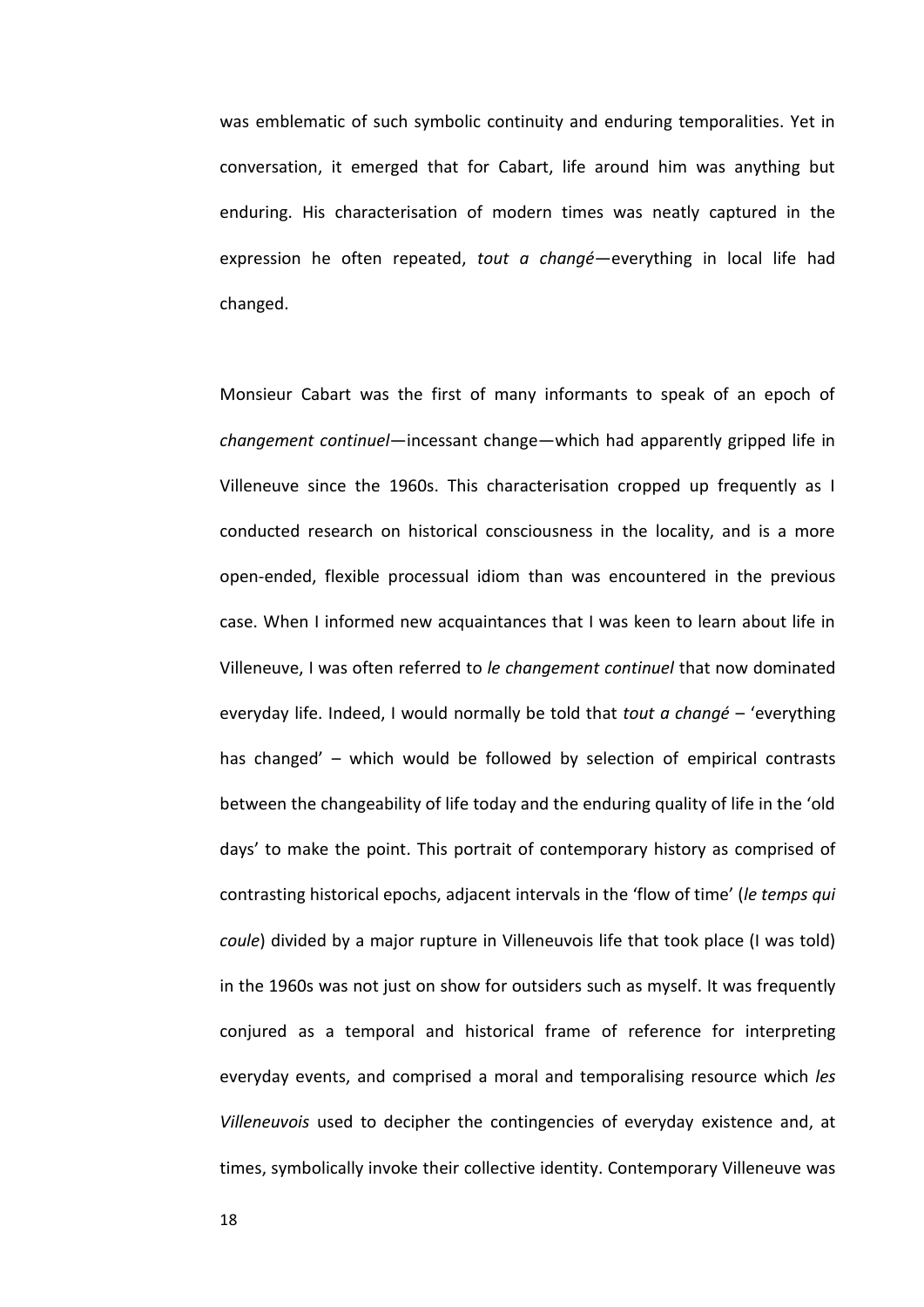said to exist in a flux of incessant changes, but this processual epoch was offset by an *enduring* idiom of how life was lived in the past, a collective portrait of a time prior to the 1960s when life was stable and unchanging that subverted the processual present.<sup>14</sup> Let us now explore the context for, and saliency of this processual motif.

**\*** 

Villeneuve is a village of some 600 permanent inhabitants, and lies on a brackish lagoon bordering the Mediterranean Sea, some 10 kilometres from the city of Narbonne in Southern France. The lagoon supports one of the two economic activities for which the village is locally renowned: it is still fished by a handful of artisanal fishermen for eels. As for the other, much of Villeneuve' arid, stony earth is planted with vines whose grapes produce the local variety of Corbières wine. The population, however, is far from comprising an integrated community living off fishing and agriculture. While 55% of permanent residents claim to be from the village, the other 45% are recent immigrants, and 30% of the housing belongs to second-home owners, of predominantly urban, north European origin.<sup>15</sup> These social distinctions as perceived by the anthropologist are viewed as such by local people as well. Any sense of community is thus fragmented, and on-going tensions exist between Villeneuvois and other inhabitants—who many Villeneuvois view as 'colonizing' the village in a pejorative sense, contributing to their marginalization and dispersal as a social group, and driving up house prices to an unaffordable degree. Agriculture and fishing are also no longer the dominant sources of employment: only 13% of the village live exclusively off viticulture and fishing, as opposed to 75% in 1946, and those who grow grapes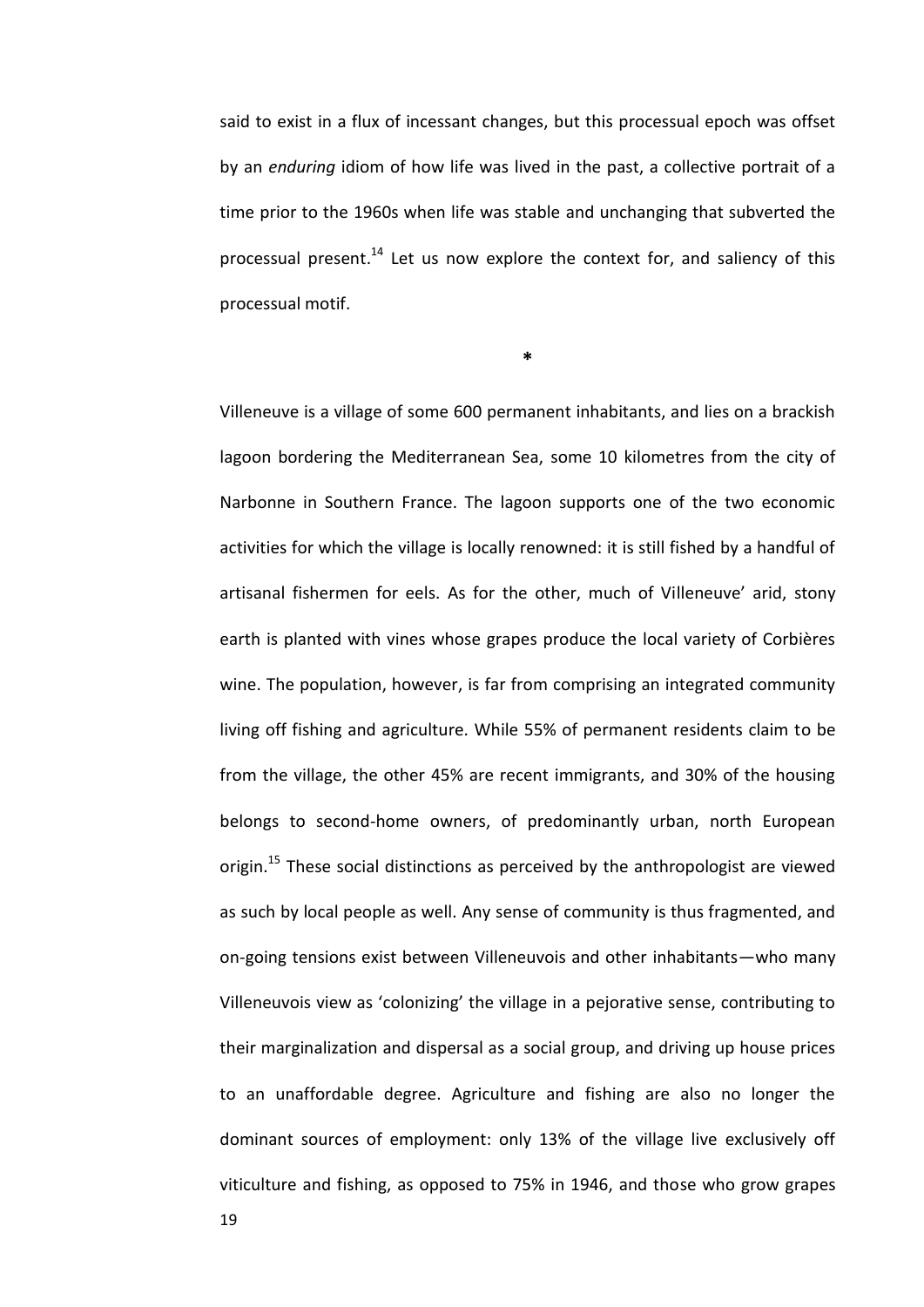do so to supplement an income derived from other jobs. More than 60% of the active population work in the shops, service industries, and factories of nearby Narbonne.<sup>16</sup> The village council is also largely comprised of incomers; and the 'intangible cultural heritage' (UNESCO 2003), as we might term it, of indigenous Villeneuvois is increasingly appropriated for the heritage tourism projects of incomers.

If the preceding description comprises a contemporary snapshot of the village, during the 1960s life was significantly otherwise. To begin with, the population, 367 in 1968, stood at less than half its current number, and over 50% of the village's working adults still laboured within the *commune*, chiefly in viticulture and fishing. Only a third of women worked, as opposed to two-thirds at the turn of the 21<sup>st</sup> Century. Notably, second home owners possessed a fifth of the available housing, and there were few incomers. The village still 'belonged', then, to the Villeneuvois. The chief ritual events of the year also revolved about established local industries: the *fête de la vendange* ('harvest fête') in October, and the *fête des pêcheurs* ('fishermen's fête') in July, were the mainstays of the year's festivities. They would disappear or pale in significance by the late 1970s, to be replaced by festivals that were increasingly oriented towards tourism by the early 21<sup>st</sup> Century.

Villeneuve was rocked by the unstable political economy of viticultural capitalism throughout the late  $19^{th}$  and  $20^{th}$  centuries, and is no stranger to change. But at a general level, many cultural features of everyday life in the 1960s also pertained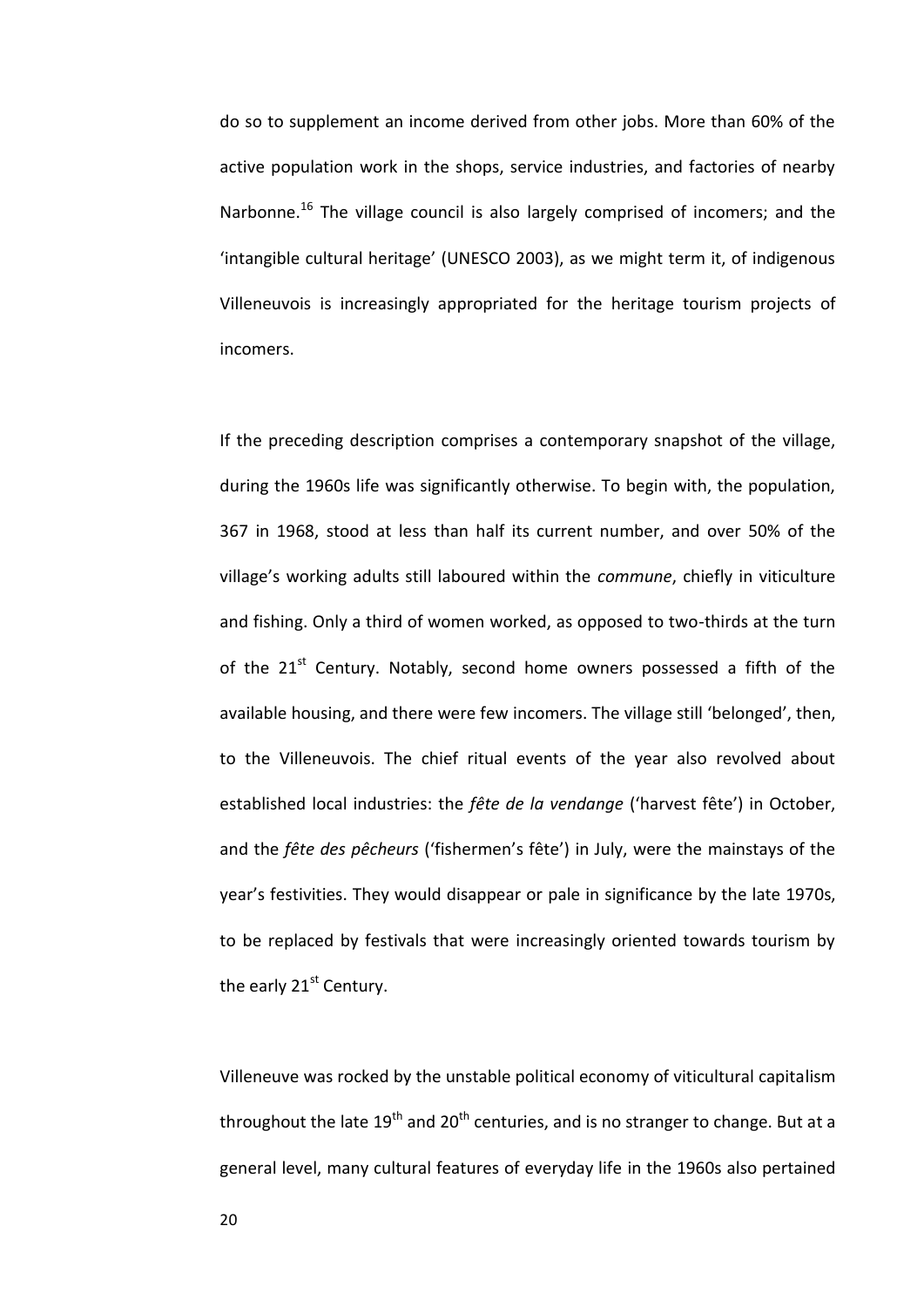to the 'deep' or 'enduring time'<sup>17</sup> of long-term traditional practices—from the cooking and eating of homegrown or locally hunted food, to the widespread playing of ritualized practical jokes, to the communal evening *veillées*. Such everyday practices, which comprised core emblems of Villeneuvois belonging, had been consolidated in their current forms during the long  $19<sup>th</sup>$  century of viticultural expansion, with the emergence of a Languedocian working class rooted in pre-capitalist 'peasant' living traditions (Fabre and Lacroix 1973). Ultimately, then, this enduring social time, if fractured and rent by the periodic convulsions of viticultural capitalism, still retained its potential for symbolization as the cusp of an epoch of long-term temporal continuity, in relation to the duration of a life being lived. This rendered the lived experience of the 1960s qualitatively different from life at the turn of the 21<sup>st</sup> Century.

The 1970s, however, would bring the consolidation of ruptures in living traditions that were already in progress: the decline of viticulture and contraction of the agricultural workforce; new work in industries such as the Narbonne tile factory or supermarkets; the spread of car ownership and 'technologies of comfort' such as the washing machine; and a shift in the authority of living traditions symptomatic of the times. In sum, enduring time was being substituted by more *erratic* forms of social timespace.<sup>18</sup> Significantly, there was also a broadening of cultural horizons and conceptions of identity, as the mass media rendered Villeneuvois more conscious of a world beyond the immediately tangible. This encouraged local identification with regional, French and European imagined communities (Anderson 1983). It also precipitated a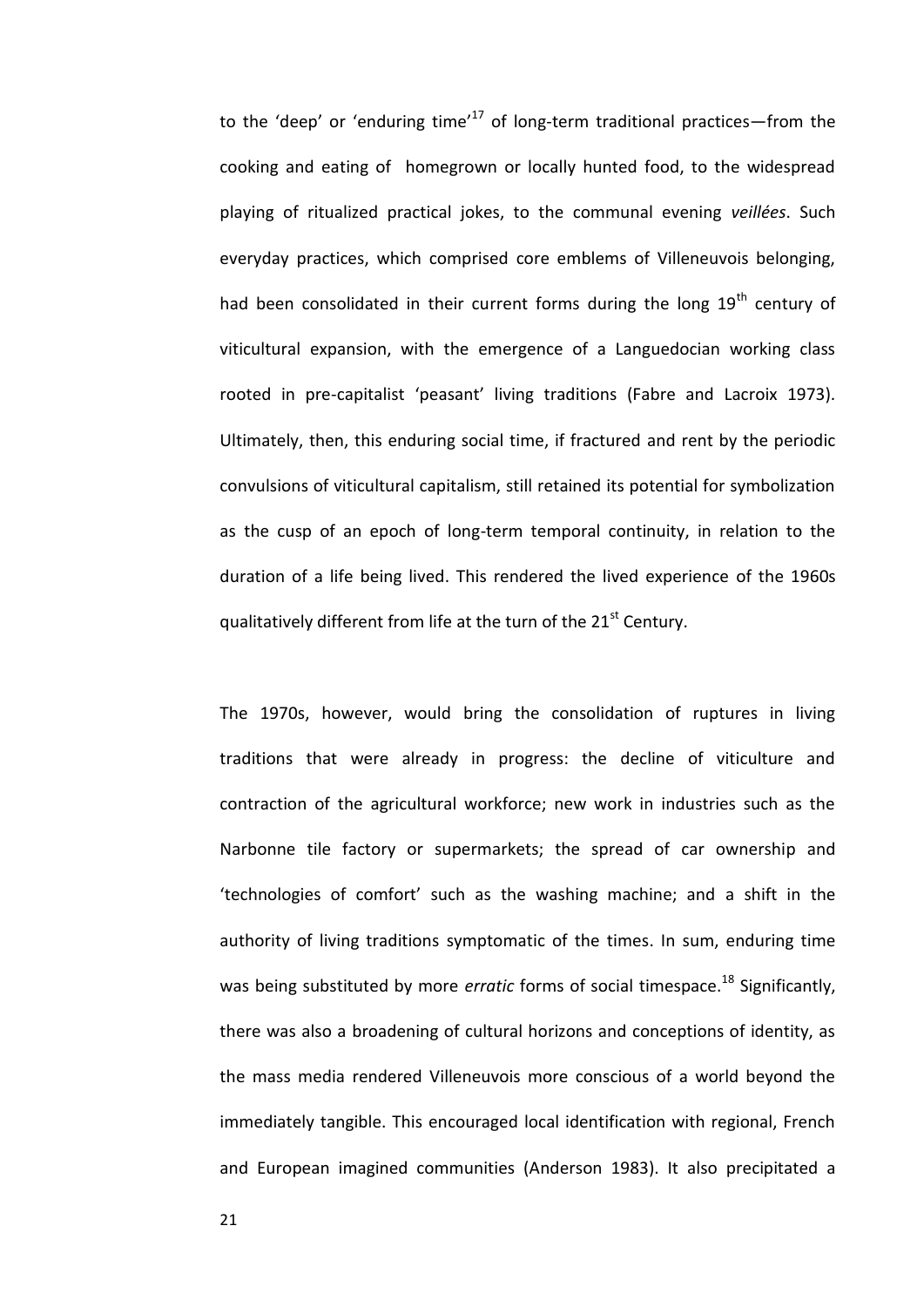rupture in the local temporal fabric, $19$  as the past loosened its ties to the cultural media of communal oral history, to be invoked more frequently via the mass media of televised history, the local papers, the *lieu de mÈmoire*, on an expanded spatio-temporal scale (cf. Le Goff 1992:90-97, Nora 1997). These historical transitions provided the foundation for contemporary conceptions of process and stasis, which I now address.

**\*** 

I have written at length elsewhere about how the manner in which Villeneuvois invoke a past of enduring social traditions is not validated by the historical record (Hodges 2010). Rather, it is more directly concerned with the positing of group belonging in relationship to a shared past. The contrast drawn by Villeneuvois between a processual present and a static past was thus partly an historical mythologisation, exaggerating those enduring qualities of a communal past and the changeability of the present. Villeneuvois had in fact authored a myth of origin to satisfy the needs of the present—which had conspicuous precedents. Most significantly, this mythologisation portrays the diverse population of the pre-1960s, comprised to a significant degree of migrants who had arrived to work in viticultural capitalism, as a small community dominated by relatives of contemporary indigenous residents. Such a portrait clearly strengthened indigenous claims to the locality at a time when their dominance was under threat by a new generations of incomers and economic developers.

If mythologisation of the past was therefore a way of addressing present needs, when the contemporary epoch was invoked, it was done with greater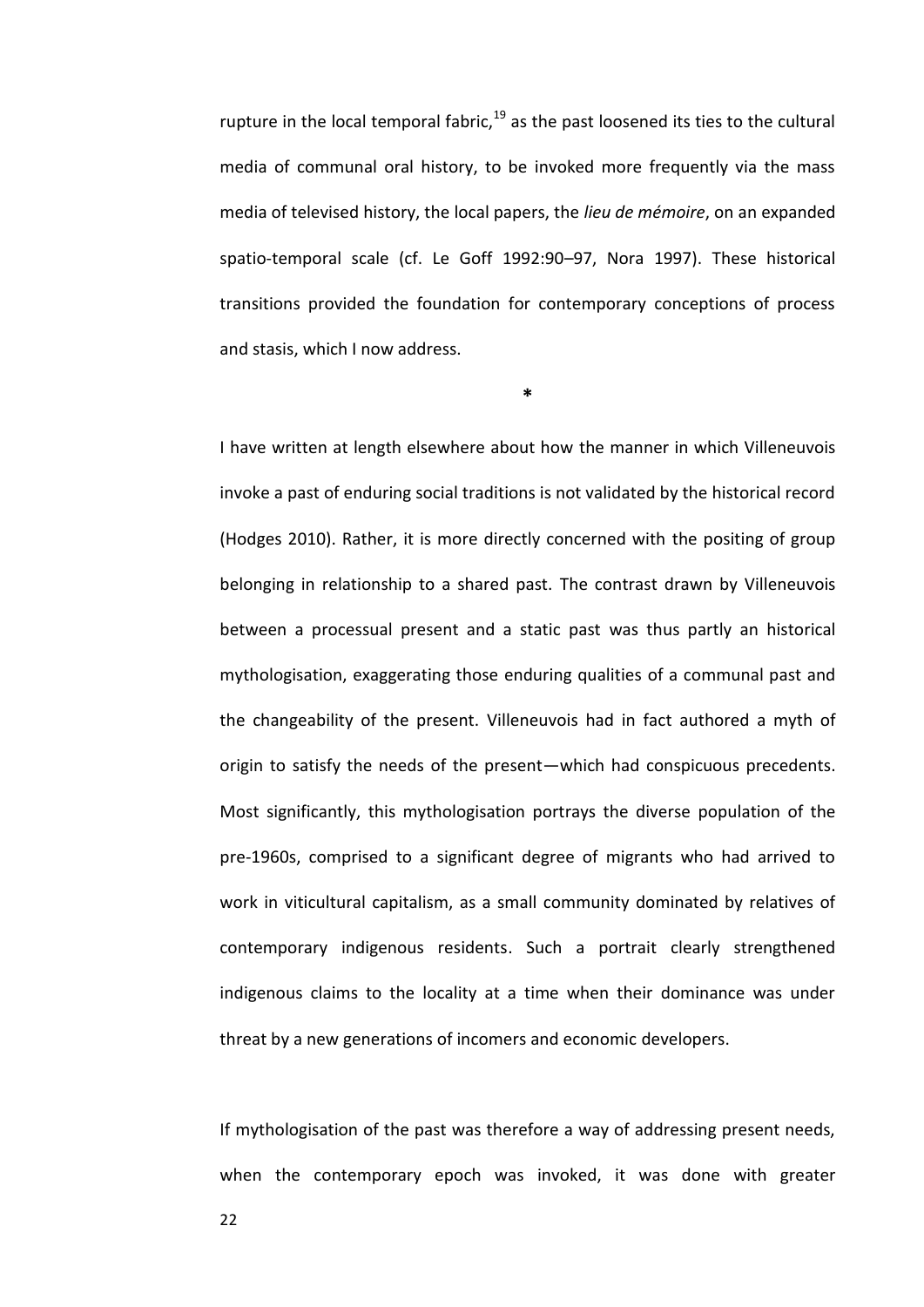ambivalence and complexity. Bringing into focus our interest in the processual, what is characteristic about the *contemporary* Villeneuvois epoch is thus its metaphorical grounding in *changement continuel*. In part, it was invoked and constituted in binary opposition to the previous epoch, to characterise a fluid present or runaway world; in part it made reference to a vague, open-ended and unpredictable future of uncertainty and change. And the future itself was not usually given a secure character beyond this notional evocation of difference, although at times it might become a more empirical, nuanced set of possibilities, if queried. There is a clear parallel with radical modernist periodisations, of course. A past epoch of enduring time and organic community is set off against a contemporary era of disillusion, and *erratic time*—and imagined in local terms. Extending this parallel, the notion that contemporary societies subsist in a globalised panorama of continual change is a truism for modern social theory; as is the echo in anthropological theory that all human life is fluid, processual and in a state of becoming beneath the multiplex cultural practices of global human diversity (Hodges 2008:399-403). Putting aside evident differences, it is clear that such invocations—rural French, academic, anthropological—are *processual* at a foundational discursive level.

Villeneuvois invocations of *changement continuel*, then, invoke wider processual tropes which are scaled to local contexts of cultural meaning and practice. In turn, the *time of the interval* in Villeneuve, this mythologised, communal past, furnishes a resource in the globalized, uncertain, processual timescapes of modern France, creating an 'interval' in local and wider hegemonic narratives of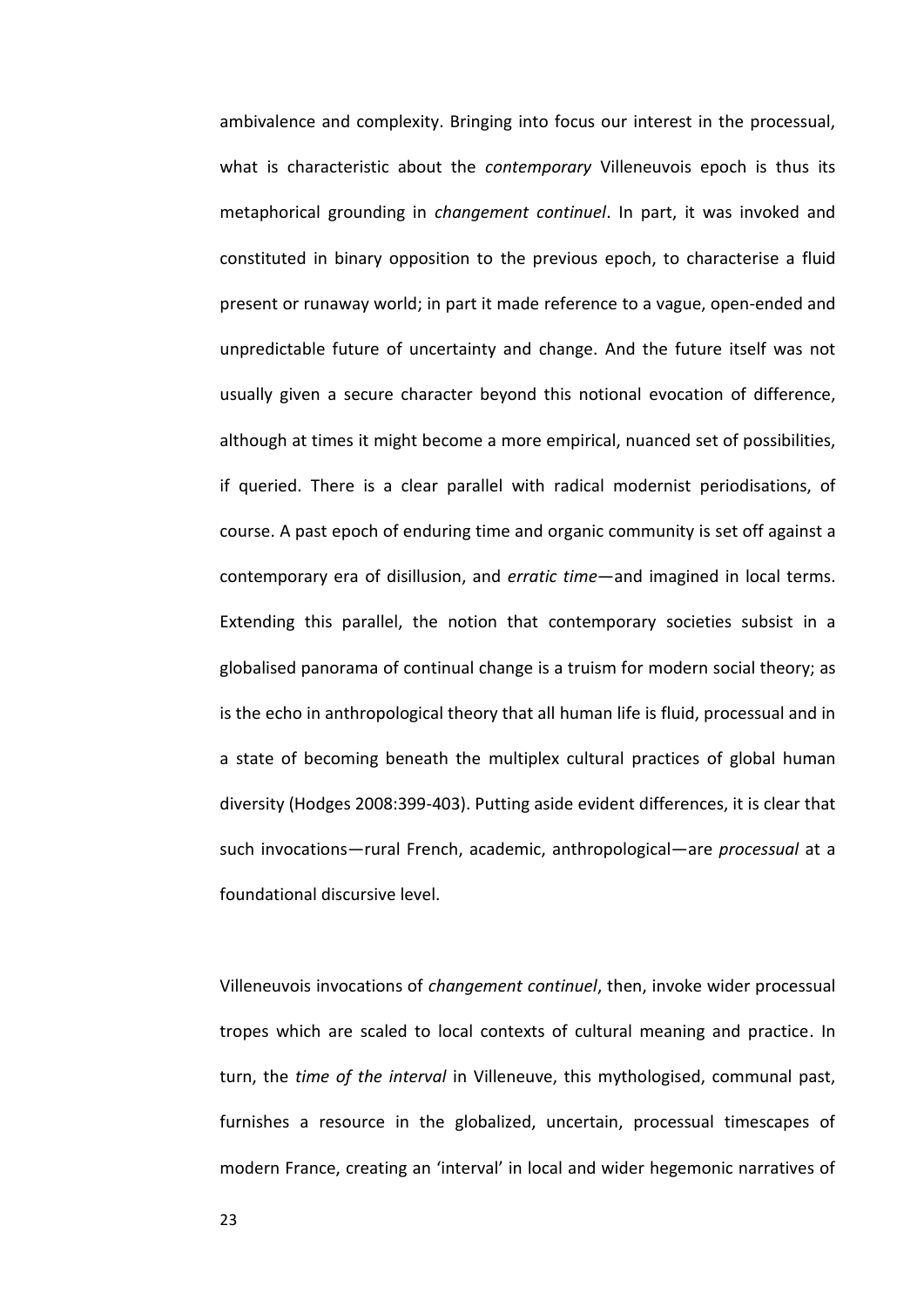*changement continuel* to house enduring values and invoke collectivity. This invocation of an enduring idiom and past epoch also embodies the subversive alternative of a *non-processual* temporality; and implies that such a time of enduring social traditions might one day emerge. In Villeneuve, then, processualism is rhetorically invoked as a shorthand for an encroaching modernity and its local agents, and takes its place in a figurative and conceptual scheme for local identity politics and resistance to such developments.

In sum, the Villeneuvois processual idiom invoked French language tropes of change, flow and flux that conjured that 'integrated series of connected developments' which Rescher (2000:22) views as characteristic of processualism, with an ineliminable temporal dimension. Yet it was focused on an open-ended, uncertain future, and change, contingency, and emergence were thus viewed as endemic to it. While this appears less structured than the processual biological idiom and legally-sanctioned, disciplinary processualism of the Apomixis Syndicate, it concords with contemporary anthropological formulations of social life as flux-like, processual and in a state of becoming in a foundational sense. It is in this sense, then, that processualism can be viewed as a polythetic category of cultural practice. Making 'process' visible as a temporalising practice, and placing it *within* the frame of social critique, enables ethnographic purchase on this complexity. To achieve this, certain temporal assumptions latent in anthropological analysis must be set aside. How might the temporal modalities of analysis be reconfigured to render this explicit?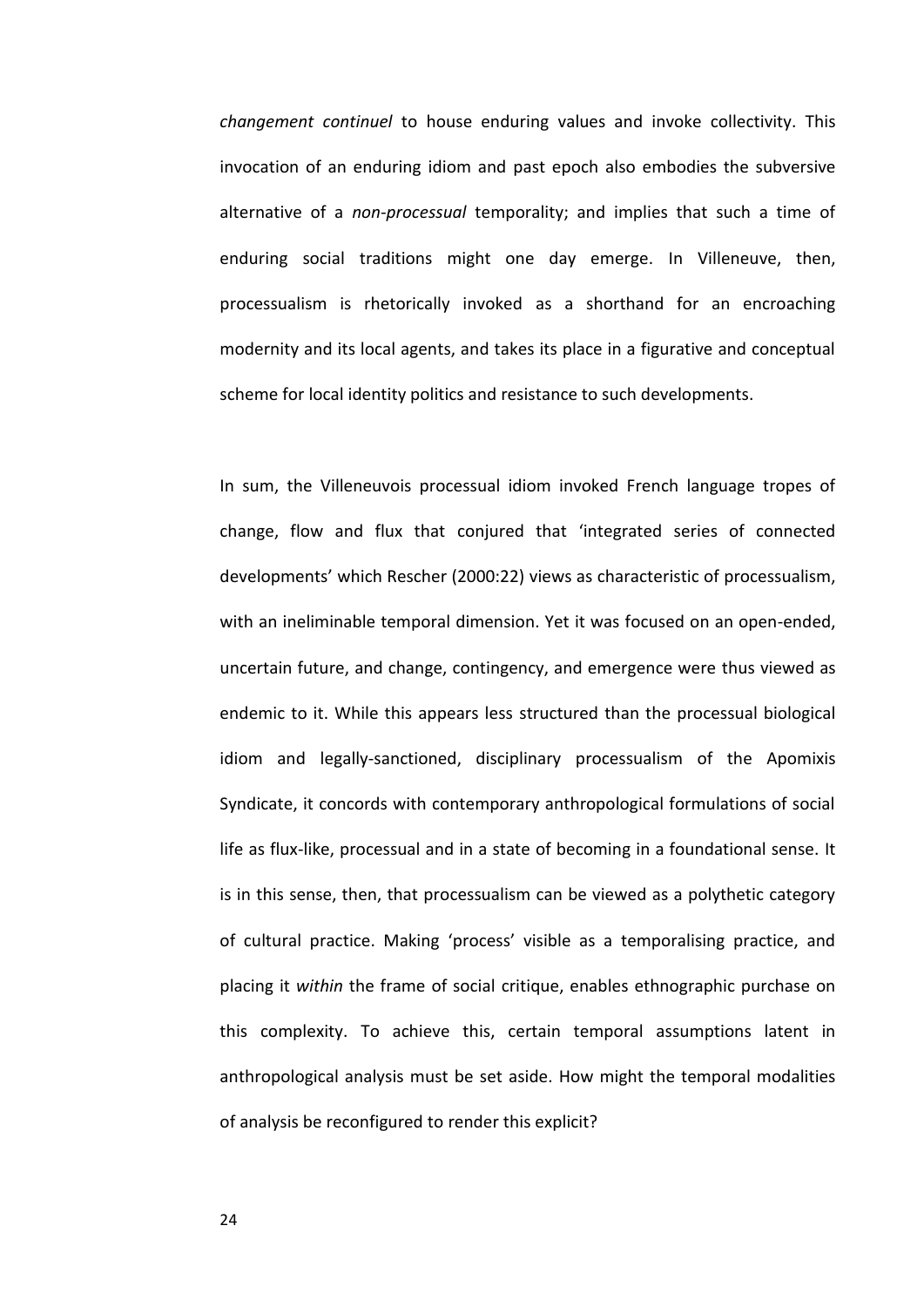#### **TOWARDS AN IMMANENT ANTHROPOLOGY**

[I] mmanence always remains to be made, that is, conceptualised. This, however, does not amount to turning immanence into a concept ... [T]he plane of immanence is never given as such, or fully intuited; it needs to be drawn through the creation of concepts. In a sense, such a task is neverending ...

-Miguel de Beistegui, Immanence: Deleuze and Philosophy

Where should an 'anthropology of process' turn for critical precedents, in an academic and wider world where the discourse of 'process' is dominant? Let us begin by extending our commentary on Arendt, before drawing out insights from the preceding examples and discussion. Arendt's critique of processualism is interwoven in a complex fashion with her guiding theory of 'natality', and is recognised as a precursor of Foucault's work on 'biopower' (Agamben 1998). She viewed the processual idiom and processual temporalities as operating on multiple levels in society-some positive, many negative. Processualism, she argues, gained ground with the growing hegemony of scientific outlooks and the influence of historiography on Western historical consciousness, but was simultaneously embedded in the expansion of capitalist economic organisation, in which working activity is subordinated to end products and profit (Arendt 1958). It took on instrumental roles in the operation of power within the totalitarian regimes of the 20<sup>th</sup> Century (Arendt 1951), and is also a key feature of so-called 'disciplinary societies' in the early 21<sup>st</sup> Century (Hardt & Negri 2000).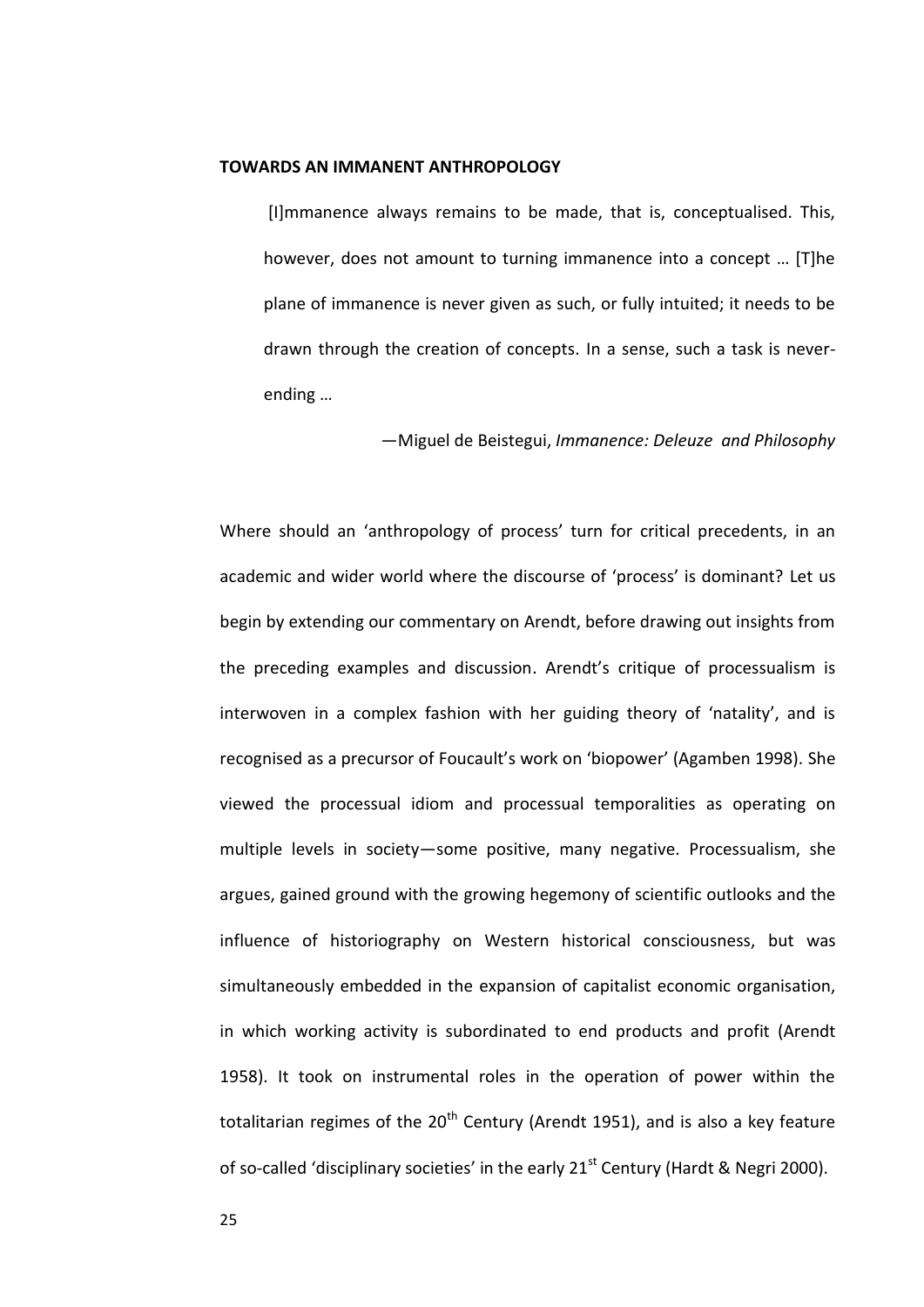Processualism is also central to Arendt's concept of natality. 'For Arendt,' writes Passerin d'Entrèves (1994:53), 'the modern worldview is characterised by its emphasis on the idea of process, on the 'how' of phenomena, be they natural or historical, and by the corresponding loss of the idea of Being.' The natality concept, by contrast, highlights the human capacity to bring novelty into the world, thus disrupting the automatism of processes (and temporal continuum) and initiating novel acts and processes. The ontological fact of birth underwrites, for Arendt, this human freedom, and is invoked each time an individual introduces some new action into the world. Natality is central to Arendt's critique of the hegemonic processual temporalities that, in her view, adversely underwrote key domains of  $20<sup>th</sup>$  Century cultural practice. It allowed her to argue for the value of the 'time interval between birth and death' that could act as an existential frame with which to structure the span of a meaningful human life (Arendt 1958:97; cf. Braun 2007:19-21). Ultimately, it enabled her to produce a philosophical outlook that displaced 'process' from its symbolic and conceptual throne and conjure a world in which alternative idioms and practices might crowd into view, and 'time' itself take a differential form. Arendt's approach is thus multi-layered, granting recognition of the value of the process concept and the insights it permits—while enabling critique of its cultural hegemony and use as a totalising frame.

Arendt provides a critical, socio-historical purchase on processual idioms and regimes that can inform ethnographic critique. The process concept is a dynamic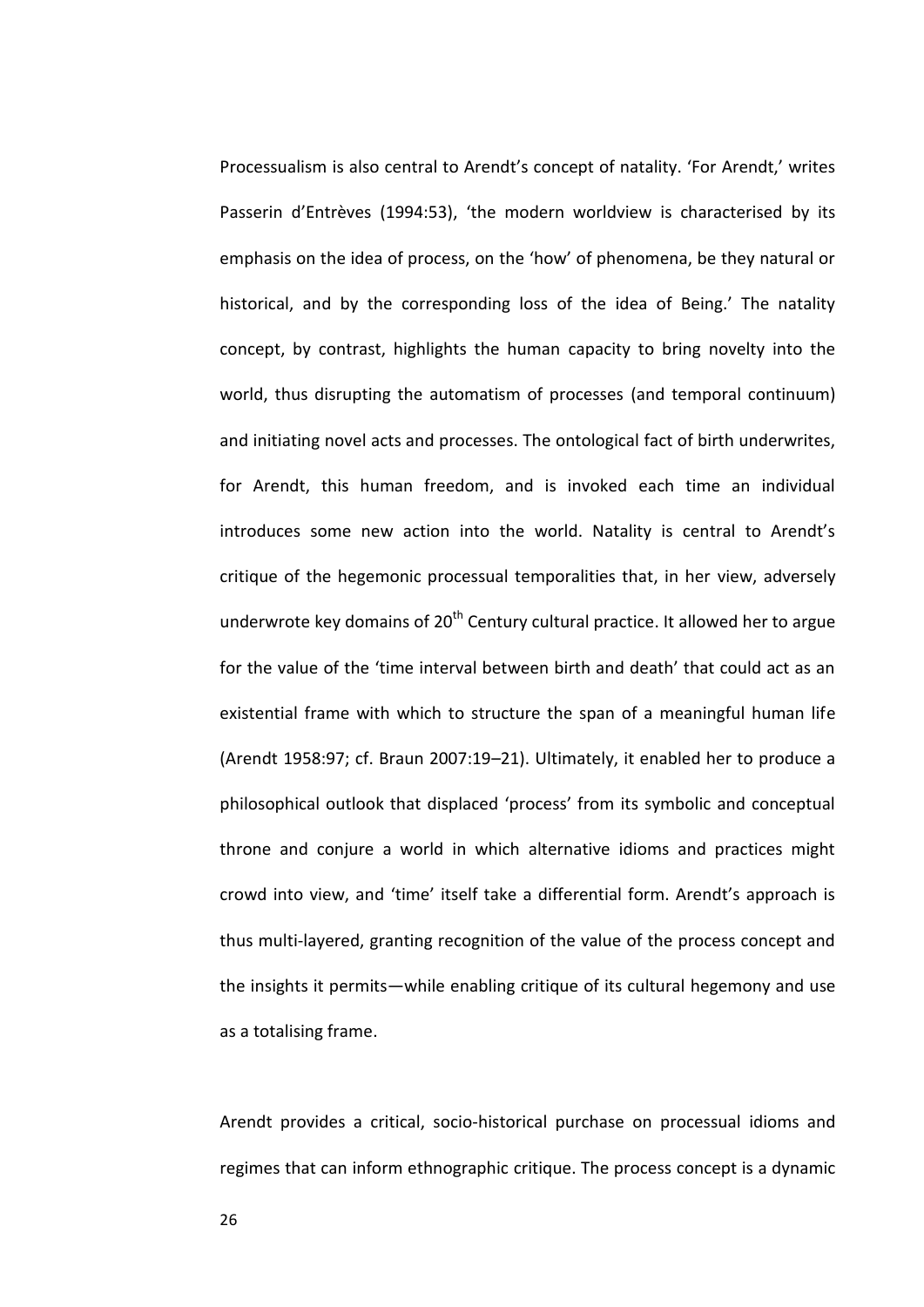temporal bridge between past and future that enables multiplex conceptual invention and co-ordinated action, in historically contingent forms (Rescher 2000). Processual idioms, often grounded in synoptic and organisational models of processual time, thereby serve foundational roles in processualist cultural practices, and processual regimes of truth in a range of contexts. The social scientific processual idiom, in a comparable fashion, identifies 'time' as a foundational frame, and imagines it as a flow or flux that enables processual study—and indeed, the continuities and transformations of real-world processes (Smith 1982). In this way, the world is conceptualised as a processual realm, and action and event framed and subordinated to selected pasts and futures. To what extent, then, might this 'temporal ontology' obscure conflictive fields of temporal practice, social complexity, and related virtual side-shadows?<sup>20</sup> What does processual time render invisible, that an immanent, differential temporal idiom could induce? And to what extent is its prominence in anthropological theory reflective of the hegemony of processualism, in its many forms, in contemporary societies, particularly as it pertains to neo-liberal globalisation?

Anthropology, as Bourdieu put it, is 'fieldwork in philosophy' (Bourdieu 1990), and in this case, philosophical writings on temporal immanence offer a pathway to clarifying this anthropological problem. An 'immanent anthropology', substituted for a processual anthropology, does not imply a wholesale rejection of the 'processual turn'.<sup>21</sup> Rather, it demands nuanced recognition of the temporally constructed nature of processes—and other genres of continuity, rupture and transformation, analytical and ethnographic—and an exploration of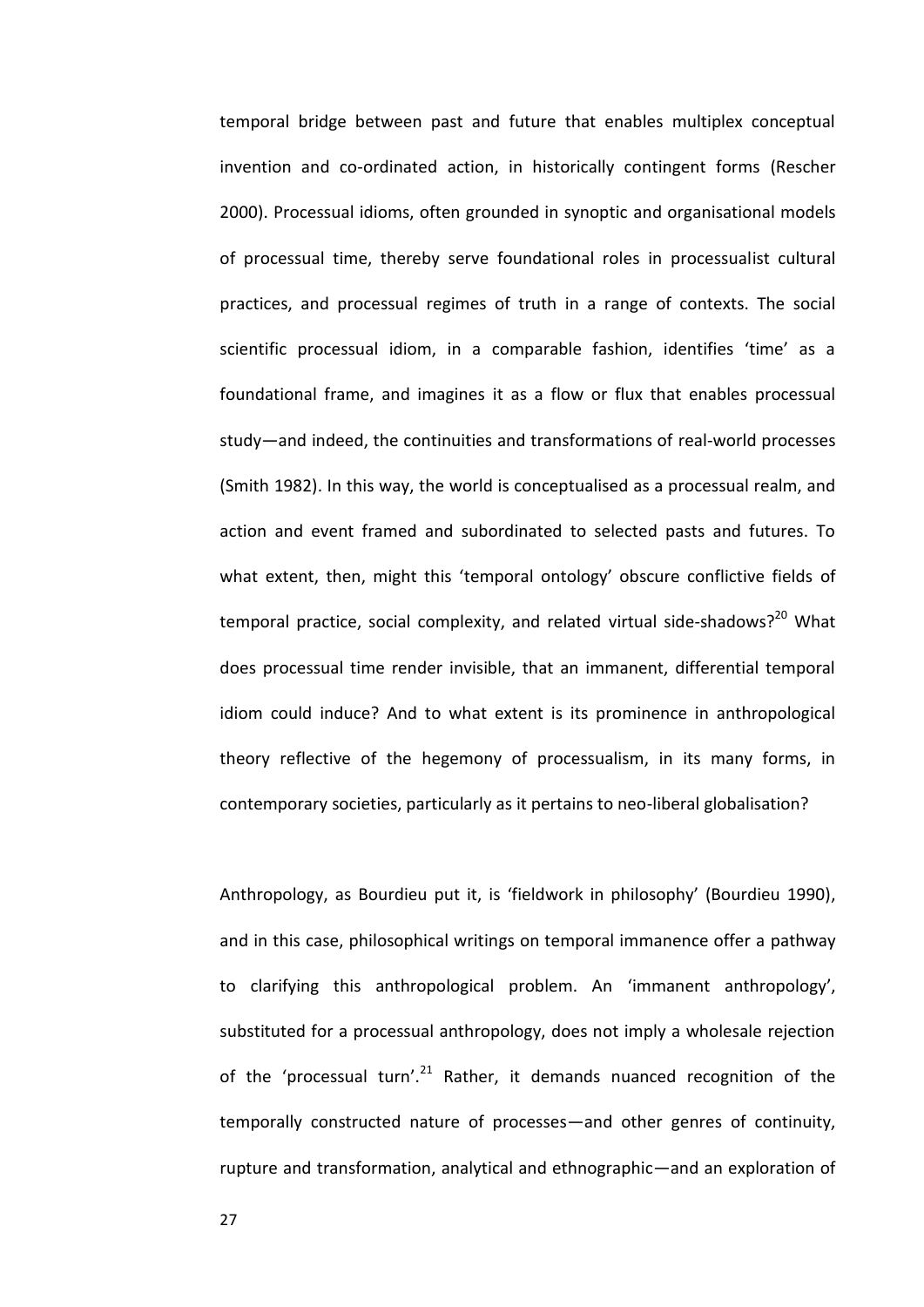the consequences of such insights for anthropology. It finds an origin and foundation in a genealogy of thought that adheres to and informs the writings of philosophers of immanence such as Spinoza, Deleuze, Foucault, Bergson or Nietzsche. The principal insight of such philosophers is an exclusion from conceptual schemes of any taken-for-granted assumptions of a transcendence of Being. All that exists of timespace resides and differentiates 'within' the living present, a Spinozan principle of 'immanent cause' which produces by remaining in itself, that for some is reconceptualised as a 'plane of immanence' (Deleuze and Guattari 1994). As Agamben (2000:226) writes: 'Immanence flows forth ... [y]et this springing forth, far from leaving itself, remains incessantly and vertiginously within itself'. In this sense, any event belonging to a 'process', conceived immanently, is a form of birth, with no transcendent or procedural frame (Whitehead 1979). $^{22}$ 

Nevertheless, as Agamben points out (2000:227), an aspiration to or invocation of transcendence cannot be wholly excluded from philosophical or social theories which adhere to the principles of immanence:

...[I]mmanence is not merely threatened by [the] illusion of transcendence, in which it is made to leave itself and to give birth to the transcendent. This illusion is, rather, something like a necessary illusion in Kant's sense, which immanence produces on its own and to which every philosopher falls prey even as he tries to adhere as closely as possible to the plane of immanence.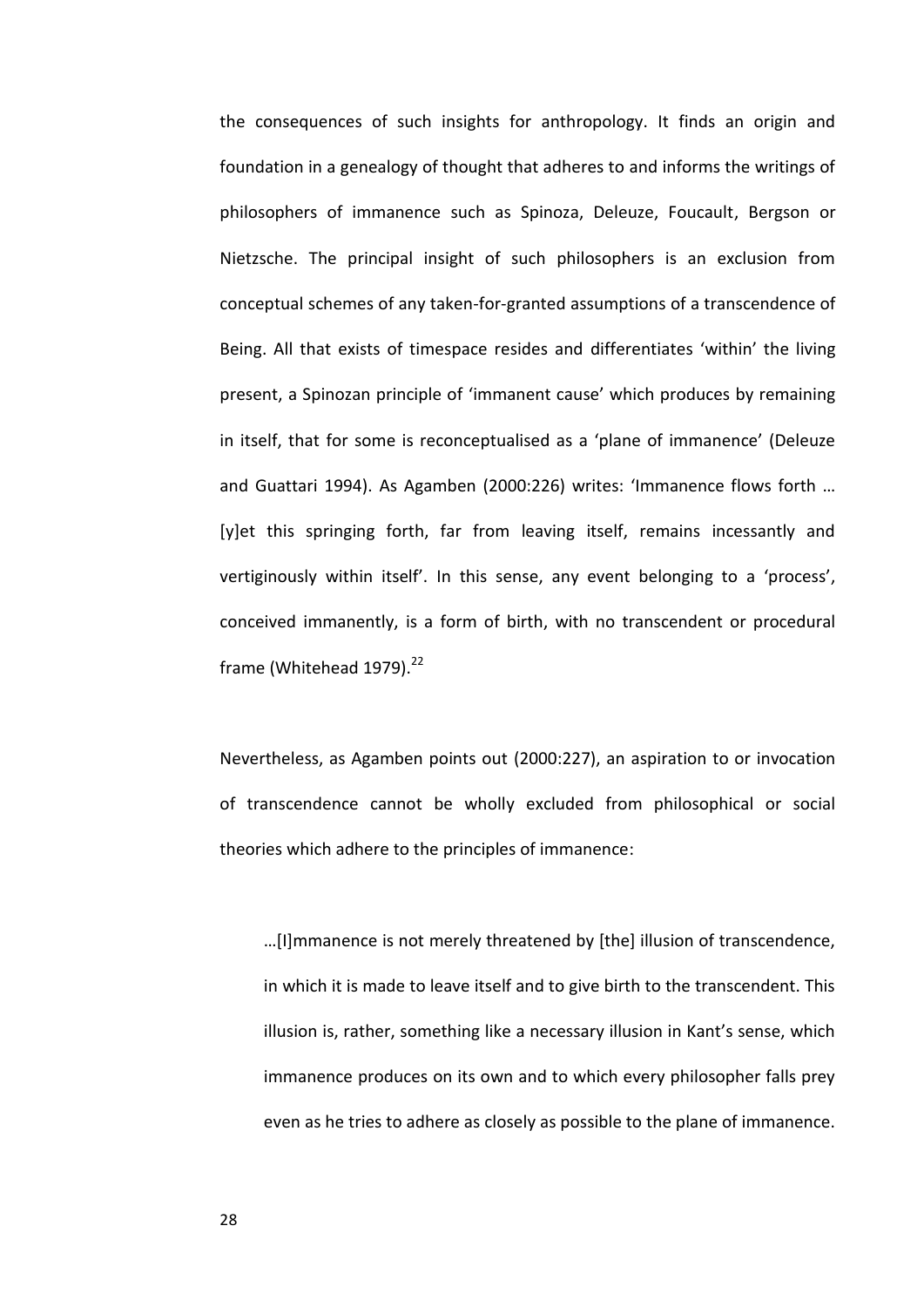In this regard, the illusion of transcendence is the corollary of any form of intelligible discourse, and Husserl (1966) provides one well-known, if problematic model for how human consciousness subverts the immanence of being in time with his theory of 'internal time consciousness'. In temporal terms, then, a principal tenet of an immanent anthropology must be that discursive aspiration to temporal transcendence should be rendered *self-aware*—and where appropriate, subverted. This operation would require a deconstruction of assumptions of transcendence inherent in social scientific usages of process, and the substitution of a reflexive analytical frame ontologically grounded in temporal immanence that can accommodate the multiplicity of timespace.

This philosophical discourse of temporal immanence must now be reframed for anthropological practice. Let us draw on our ethnographies of 'process' as a starting-point. I have illustrated how a major shift in trajectory within frontier research in ag-biotech development was enabled by a foregrounding of processual idioms in knowledge practices, and processual agreements for publicprivate partnerships—a will-to-power that mediates the conflictive timescapes of research via legal sanction and a range of disciplinary procedures, thereby excluding undesirable side-shadows. I have examined how processual idioms operate quite distinctly in rural Languedoc, enabling discursive identification of an oppressive contemporary 'other' which enables resistance and subversion of cultural and economic hegemonies by local people. By utilising an immanent temporal frame, it is possible to analyse how such processualism attains social form, and assess its efficacy, rather than taking process for granted as a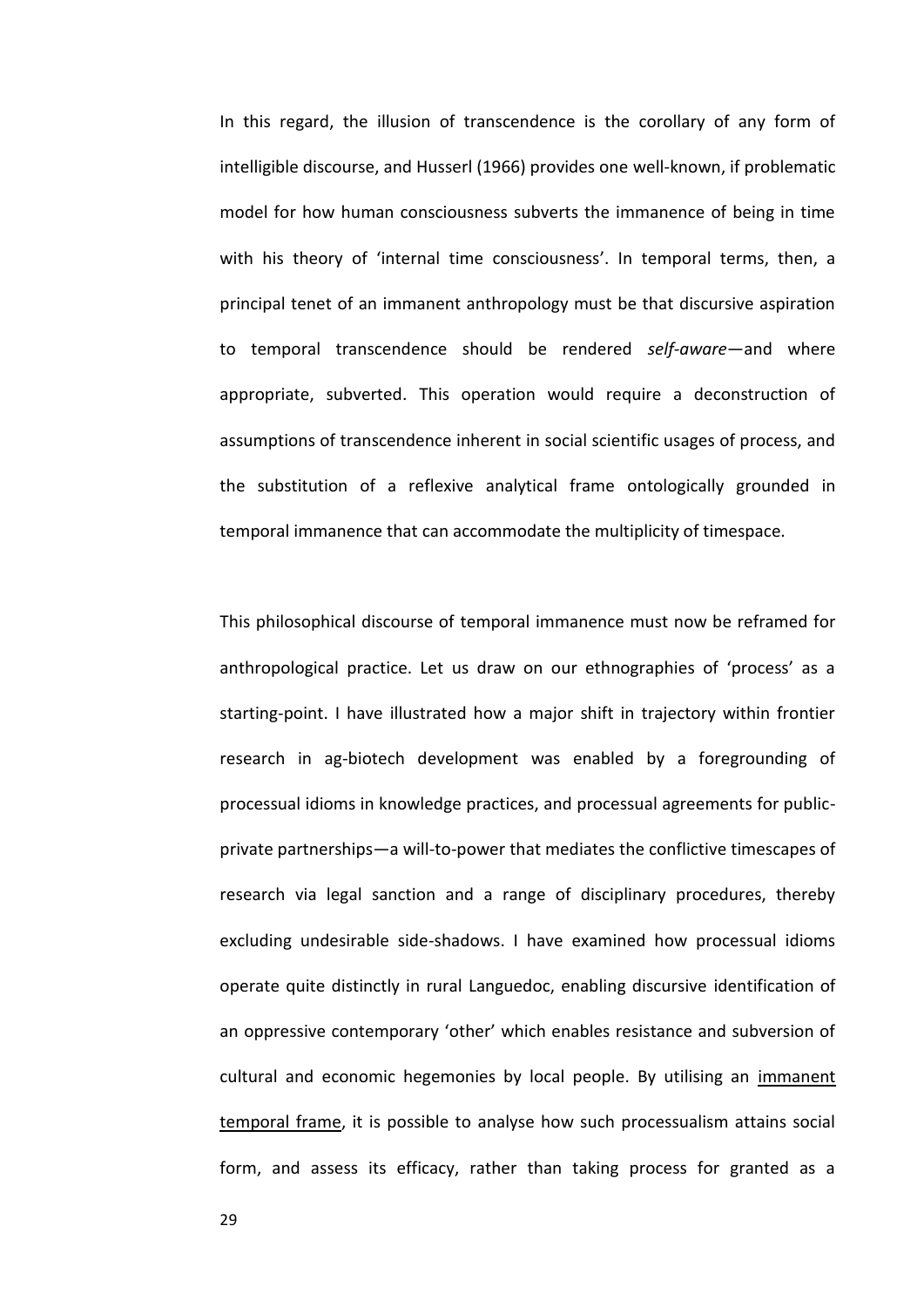foundational feature of social life. In the case of the Apomixis Syndiate, this informed a critical perspective on how processualism was a key element of transitional, disciplinary practices engineered to produce biocapital. In the case of Villeneuve, it enabled the identification and analysis of a processual idiom as a temporal critique of contemporary hegemonies, and facilitated a temporallynuanced interpretation of local identity politics. Both exploratory cases, taken comparatively, reveal the cultural embeddedness of processual idioms and temporalities, and the anthropological implications of analysing this cultural figure and organisational practice in its socio-historical context.

It would be an error to directly correlate how process operates in these contexts with social scientific usages, which themselves are embedded and contingent. It should also be noted that philosophies of immanence have Western European origins.<sup>23</sup> Without doubt, an extended ethnographic study of links between metaphors of fluidity, change, process, and the social context of anthropological practice and writing would reveal much about processual practice among Western anthropologists. But it is clear from the theoretical literature cited above that discursive and organisational processualism enable temporal relations of continuity of action, and an at times unreflexive analytical frame that are central to contemporary anthropological discourse, and would benefit from such analysis. In sum, 'processes' permit what is at stake in the rhythmic tension of the moment to be mediated by a transcendent linkage of past and future. Processualism is a key conceptual tool and action framework for willing pasts and futures into procedural alignment, whether at the level of wider cultural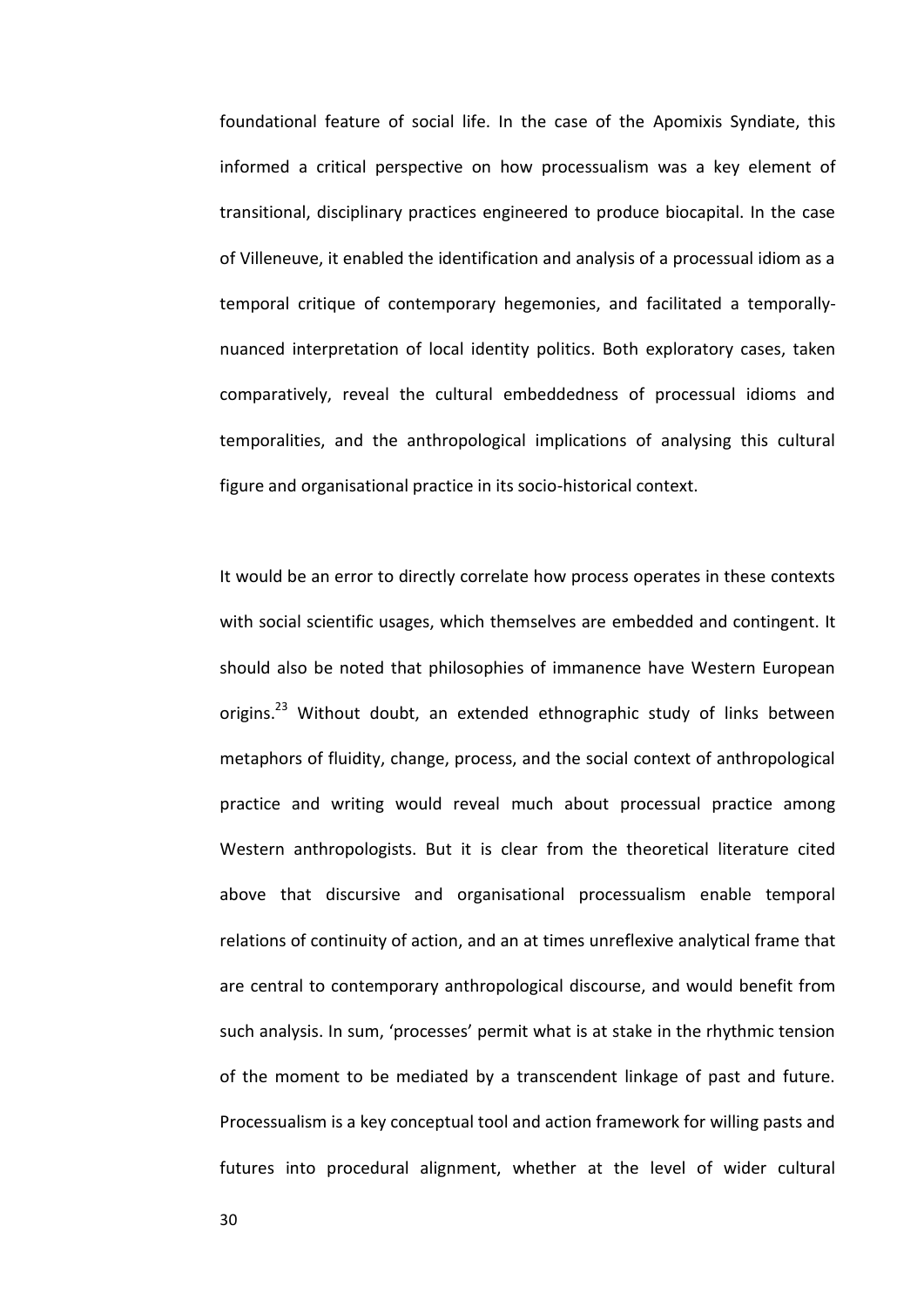practice, or academic anthropological discourse. Let us conclude by critically assessing selected manifestations of timespace implicit in such practices, alongside conceptions afforded by an immanent perspective and tradition.<sup>24</sup>

Under the processual regime, time thus becomes the spatial flow which we colonise, rather than this differential, conflictive field of force which we conjure through our practices. In this sense, 'real time' exists in the same way for all social actors, just as reality is said to exist and we project our representations onto it—a temporal incarnation of the scheme-content distinction (cf. Davidson 1973, Henare *et al.* 2007:12-14). Used as a doxic analytical frame, likewise, process 'cools' the tensions of becoming. It obscures the virtual 'fullness of time' (Morson 1994) through its monological focus on constructing interconnections between successive actualisations 'over time'. By contrast, the task of an anthropology of immanence is to render visible this act of mediation—while acknowledging that immanence itself, as 'reality in the making', must ultimately elude anthropological practices of conceptualisation and representation (cf. de Beistegui 2010:192). The actualization of an event is immanent in time—time is not the transcendent measurement of the event. 'Past and future,' Turetzky writes, 'and consequently all time, arise in the moment. This moment is not in time as one moment among many in a container, it is time' (Turetzky 1998:109). Time is likewise not a flowing or flux-like backdrop for anthropological analysis but an emergent property of events. It is a differential multiplicity, materialistic, multivectorial, complex, aleatory (Deleuze 2004, Hodges 2008). Such images enable us to think process from Arendt's standpoint: as a contingent figure for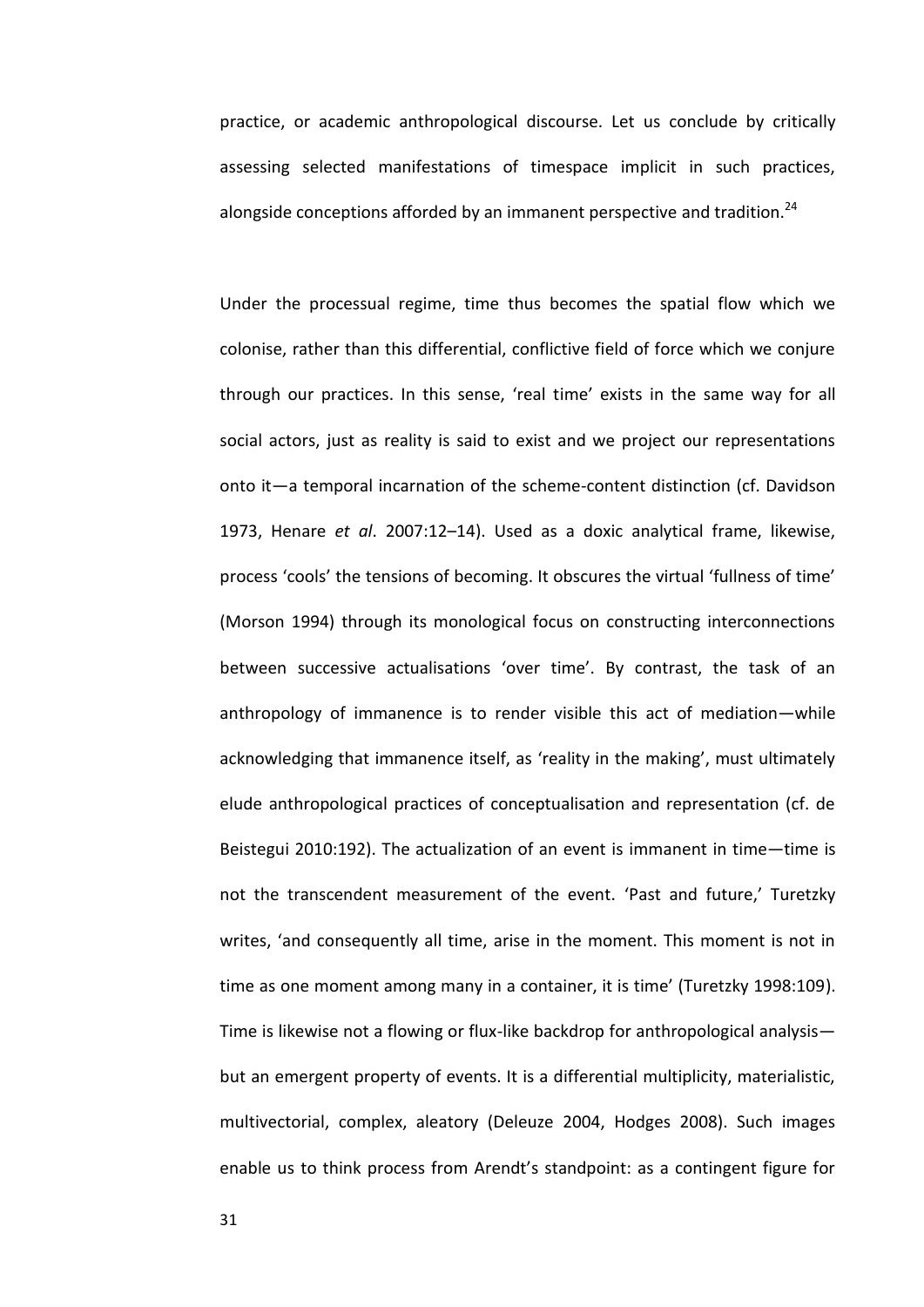configuring 'time' that both enables and disables. And as a concept that must be displaced from a totalising discursive role, which often marks seminal social scientific usages of 'process' (e.g. Bourdieu 1977, Smith 1982, Wolf 1982), if we are to detect the temporalising practices and reterritorialisations integral to how 'processes' are constructed.

'Processual practice' therefore operates to disembedded and reincorporate intensities into pathways of actualisation. We can recall that, when integrated with disciplinary programmes, this is a key dimension of practices of instrumentalisation and rationalisation (Feenberg 2004), as suggested by the first of our cases, above. One overlap between this wider processualism and totalising invocations of process where they occur in social scientific discourses lies in how the social sciences themselves can constitute disciplinary activities (see Hodges 2011). To be processed, to be disciplined, is to enter into procedure. All such disciplinary programmes arguably operate through making life available for reembedding in processual cultural practices—that is to say, practices intended to create an ordered course of action or complex linkage between pasts and futures. Many are grounded in corresponding images of fluid time. Processualism, conceived polythetically, is perhaps the dominant temporality of the disciplinary society, in its many forms.<sup>25</sup> To create an interval in process, therefore, is an act of freedom in Arendt's sense: the time of the interval. Such intervals exist as perpetual side-shadows that many procedures may be said to work continuously to exclude (de Certeau 1984, Pickering 1995).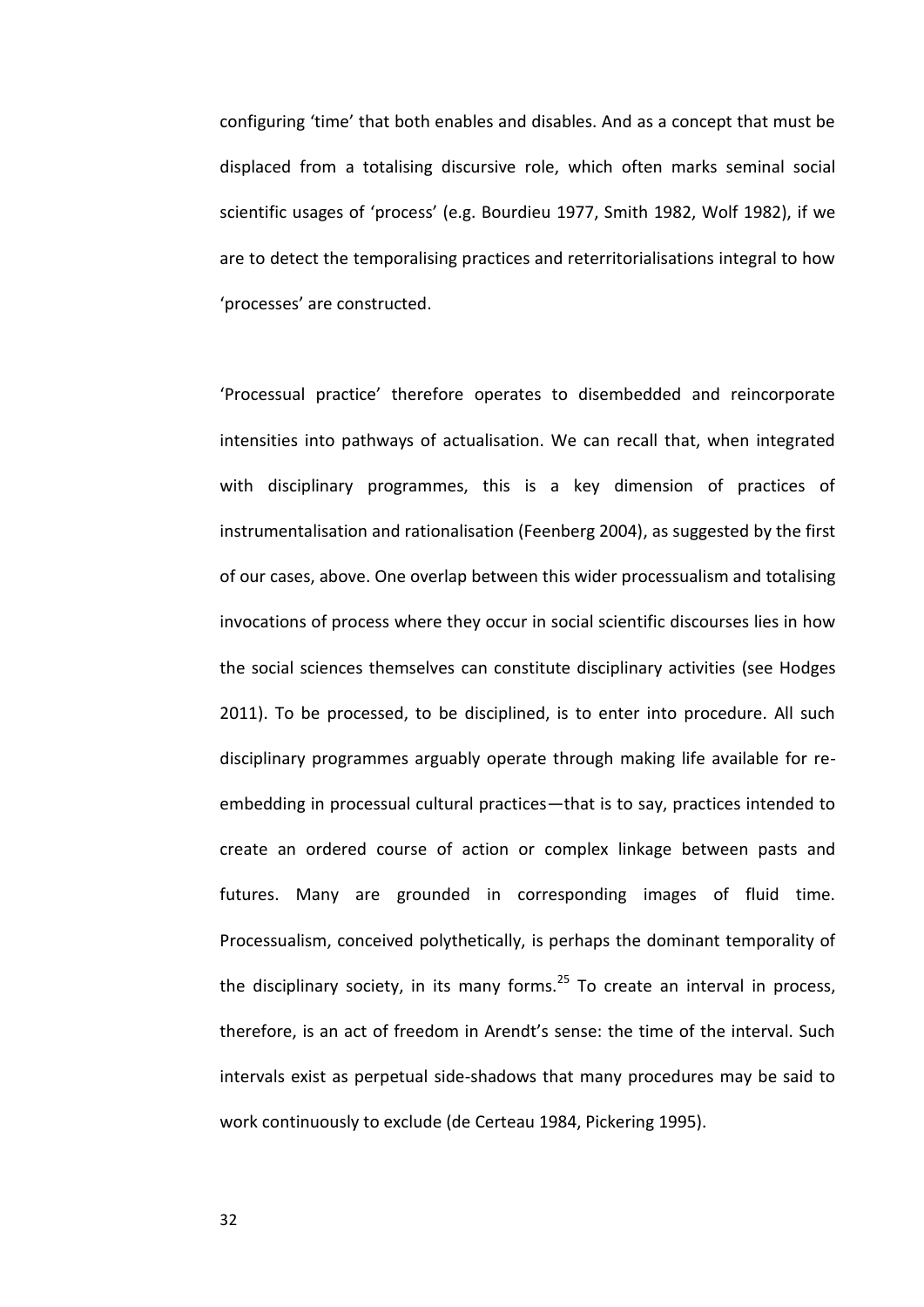In this respect, it is important to displace these fluid idioms-to speak, at times, of the *pulse* of timespace, an immanent, differential pulsation which contracts and conflicts and in which everything is at stake; $^{26}$  or employ shifting metaphors, as appropriate, that reflect the topological qualities of timespace (e.g. Serres & Latour 1997); or view the eternal renewal of metaphors as a method for combating the transcendental impulse and engaging with immanence itself (de Beistegui 2010, Deleuze & Guattari 1988). In this sense the quest for an anthropology of immanence compels an 'immanent anthropology'. Concepts no longer constitute empty forms awaiting content, or different representations of the same social reality, but are actively produced in analytical and ethnographic practice. If this is similar to the position advanced in the 'ontological turn' in anthropology, what has been lacking, arguably, is temporal nuance (cf. Hodges 2008). An immanent anthropology acknowledges the 'radical constructivism' endorsed by other anthropologists (e.g. Henare *et al*. 2007, Latour 2007, Viveiros de Castro 2002). Yet it engages with temporal immanence to reframe the radical construction of processes, for example, as socio-material temporalizing practices-concerned with the creation of epochal moments-rather than transcendent frames for analysis. Social life is no longer posited as existing within the 'flow of time', but as *generated in an immanent field*. Conjuring such modalities of time might, ultimately, enable more effective anthropological purchase on conflictive, multiplex 'timespace in the making'. And inspire a complementary, radically constructivist anthropology of contingent temporal actualisation-human and non-human-within time's plasticity.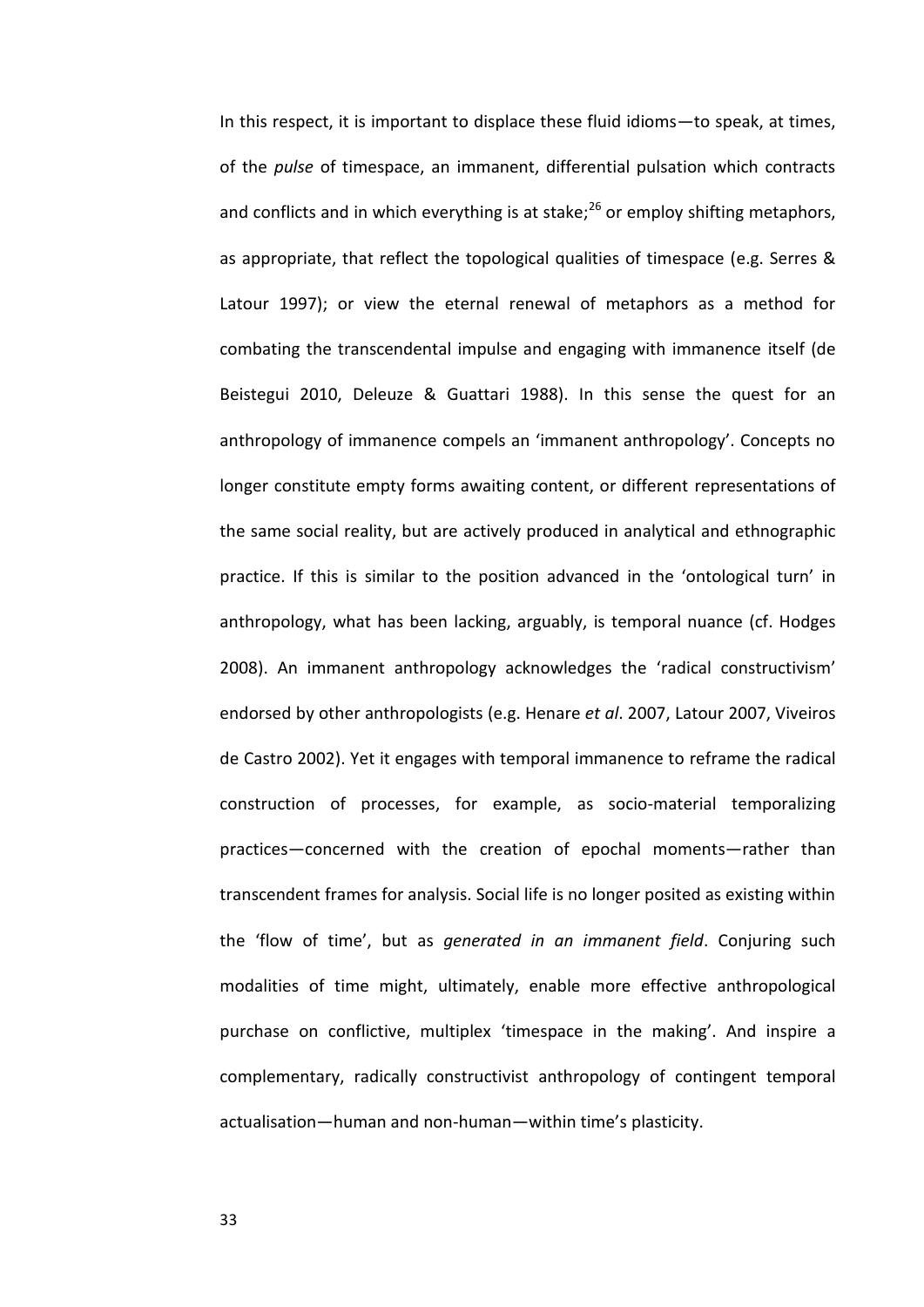#### **NOTES**

-

<sup>1</sup> See: http://www.oxfordreference.com/views/ENTRY.

[html?subview=Main&entry=t27.e11947,](http://www.oxfordreference.com/views/ENTRY.%20html?subview=Main&entry=t27.e11947) accessed 01/05/2012. Compare: process (n.): early 14C., 'fact of being carried on' (e.g. 'in process'), from O.Fr. proces 'journey' (13C.), from L. *processus* 'process, advance, progress,' from pp. stem of *procedere* 'go forward'. Meaning 'course or method of action' is from mid-14C.; sense of 'continuous series of actions meant to accomplish some result' (the main modern sense) is from 1620s. (Dictionary.com, [http://dictionary.reference.com/browse/process,](http://dictionary.reference.com/browse/process) accessed 01/05/2012.)

 $2$  Lyman (2007:220–24) reviews anthropological usages of process prior to the 1980s, illustrating how the trope did not occupy the foundational place it does today.

 $3$  Fabian (1983:24) writes: 'As soon as a culture is no longer primarily conceived as a set of rules to be enacted by individual members of distinct groups, but as the specific way in which actors create and produce beliefs, values, and other means of social life, it has to be recognised that Time is a constitutive dimension of social reality'.

 $4$  For Rescher (2000:22): 'A process is an actual or possible occurrence that consists of an integrated series of connected developments ... that are systematically linked to one another either causally or functionally ... Processes develop over time: any particular ... process combines existence in the present with tentacles that reach into the past and future'. He identifies three key characteristics: '1. A process is a complex of occurrences—a unity of distinct stages or phases ... 2. This complex of occurrences has a certain temporal coherence and integrity, and processes accordingly have an ineliminably temporal dimension. 3. A process has a structure, a formal generic patterning of occurrence, through which its temporal phases exhibit a fixed format' (ibid.:24).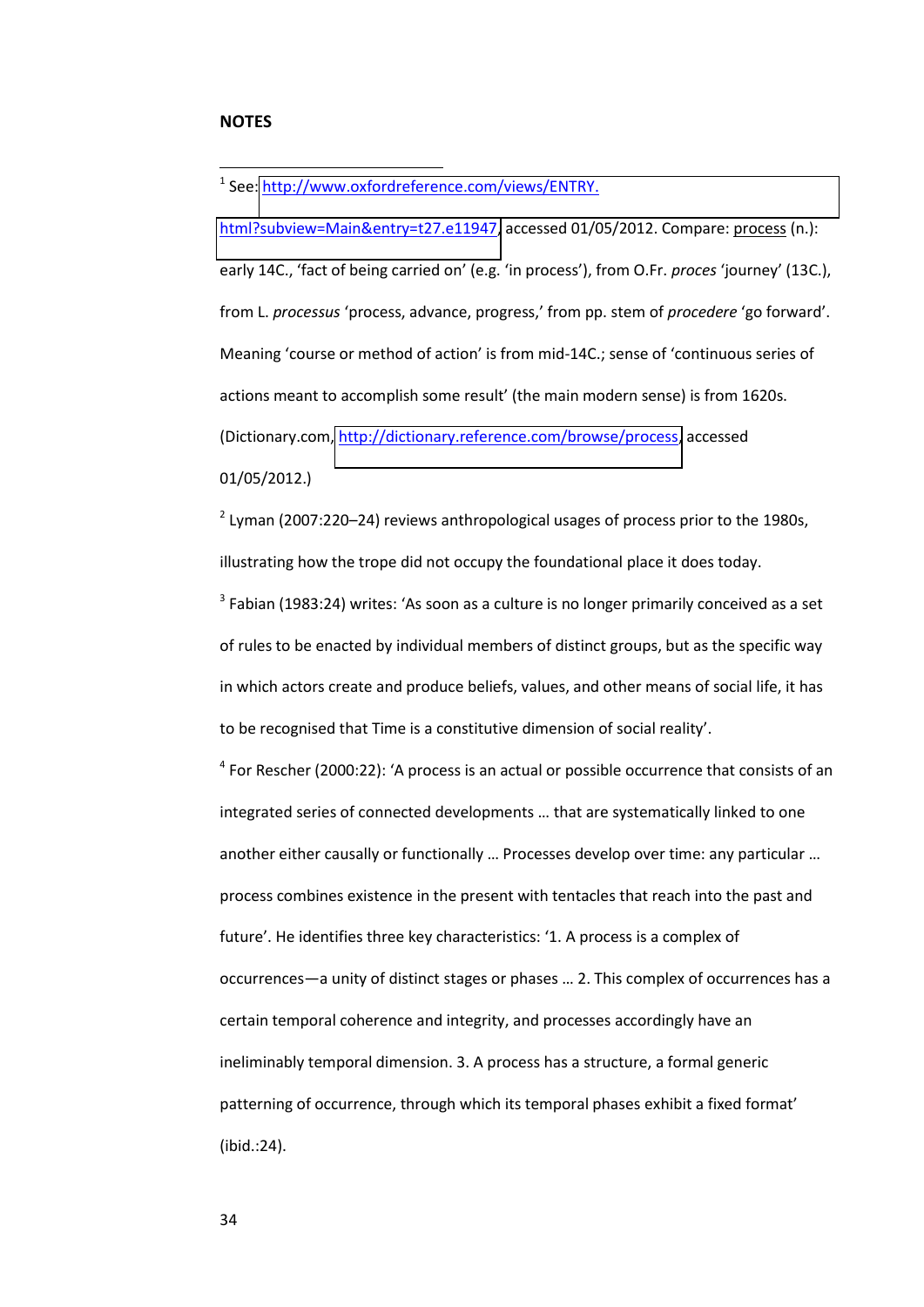$<sup>5</sup>$  See Bourdieu 2000:206–45 for clarification of these issues, towards the end of his</sup> career.

 $6$  Consider also 'process philosophy'. Some process philosophers propose a transcendent concept of process comparable with contemporary social scientific discourse. Others such as Whitehead (1979) argue for a radical conceptualisation of 'process', closer to the immanent philosophy of Spinoza and Deleuze, asserting that any occasion belonging to a 'process' is an incidence ('concrescence') of novelty or form of 'birth' with no transcendent frame.

 $<sup>7</sup>$  See Hodges 2008:408–17 for analysis of one possible foundation for the temporal</sup> ontology that underpins this approach.

<sup>8</sup> Agromonde is a French state-funded organisation focused on research and consultancy in the fields of agriculture, biodiversity and the environment, chiefly for the developing world. Pseudonyms are used for companies and individuals mentioned here, and some inconsequential details have been changed for legal and confidential reasons.

<sup>9</sup> 'International Rice and Wheat Improvement Center'.

 $10$  Hodges 2012 provides a study of Marceau's project and its transformation into the 'Apomixis Syndicate'.

<sup>11</sup> E.g. *Triticum aestivum* (common bread wheat).

 $12$  T-GURT allows seed saving, but any genetic enhancements require activation by a spray. V-Gurt controls GM plants by ensuring that second-generation seeds are not fertile. These are known as 'terminator-technologies' and are currently subject to a UN moratorium.

<sup>13</sup> 'Sideshadowing relies on a concept of time as a *field of possibilities*. Each moment has a set of possible events (though by no means every conceivable event) that could take place in it. From this field a single event emerges ... Sideshadowing restores the field and

-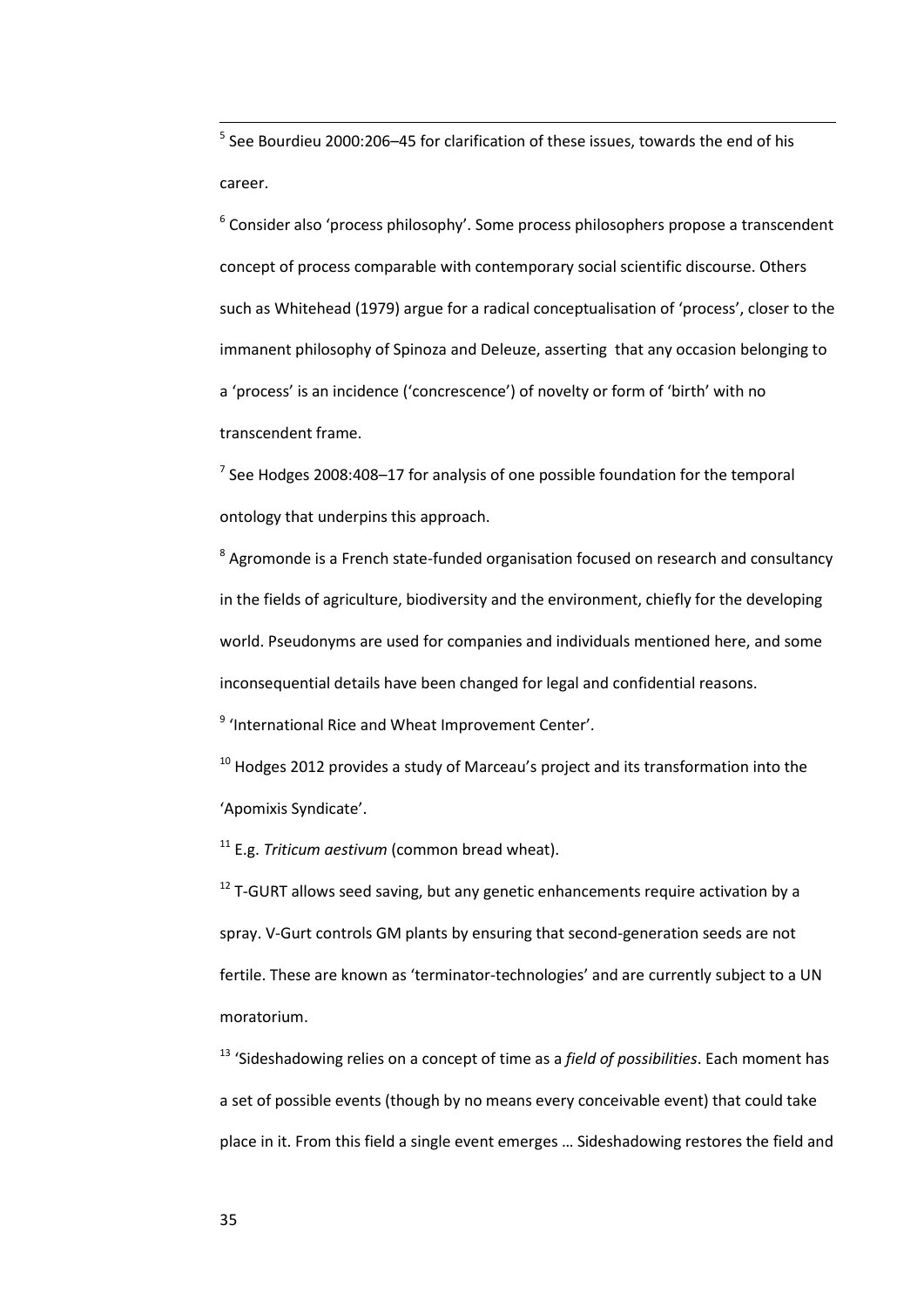thereby recreates the *fullness of time* as it was ... we do not see contradictory actualities, but one possibility that was actualised and, at the same moment, another that could have been but was not' (Morson 1994:118, 120-21). Sideshadows can be of ephemeral, or durable consequence. Their potential for actualisation can be tied to a contingent historical context or endure. Timespace can thus be grasped as emergent, differential, and dialogical, incorporating the actual *and* its virtual sideshadows (Hodges 2012:26-27, cf. Deleuze 2004). Giving processual 'direction' to cultural practice requires obviating selected sideshadows, and actualising others.

 $14$  I analyse this periodization in Hodges 2010, providing more detail than is possible here.

 $15$  This overview masks differentiation within these social groupings.

 $16$  Censuses of 1946 and 1999.

-

<sup>17</sup> For Gurvitch, *enduring time* is where 'the past is projected in the present and in the future. This is the most continuous of the social times despite its retention of some proportion of the qualitative and the contingent penetrated with multiple meanings ... Among the social classes it is the peasant class, and among the global societies the patriarchal structures which appear to actualize this time' (Gurvitch 1964:31).

<sup>18</sup> *Erratic time* is that 'enigmatic series of intervals and moments placed within duration. This is a time of uncertainty par excellence where contingency is accentuated, while the qualitative element and discontinuity become prominent eventually. The present appears to prevail over the past and the future, with which it sometimes finds it difficult to enter into relations ... This is the time of global societies in transition, as our society of today so often is' (Gurvitch 1964:32-33).

 $19$  Those cultural media used for the evocation and co-ordination of time and activities, and time's dimensions (past-present-future). These might include calendars, clocks and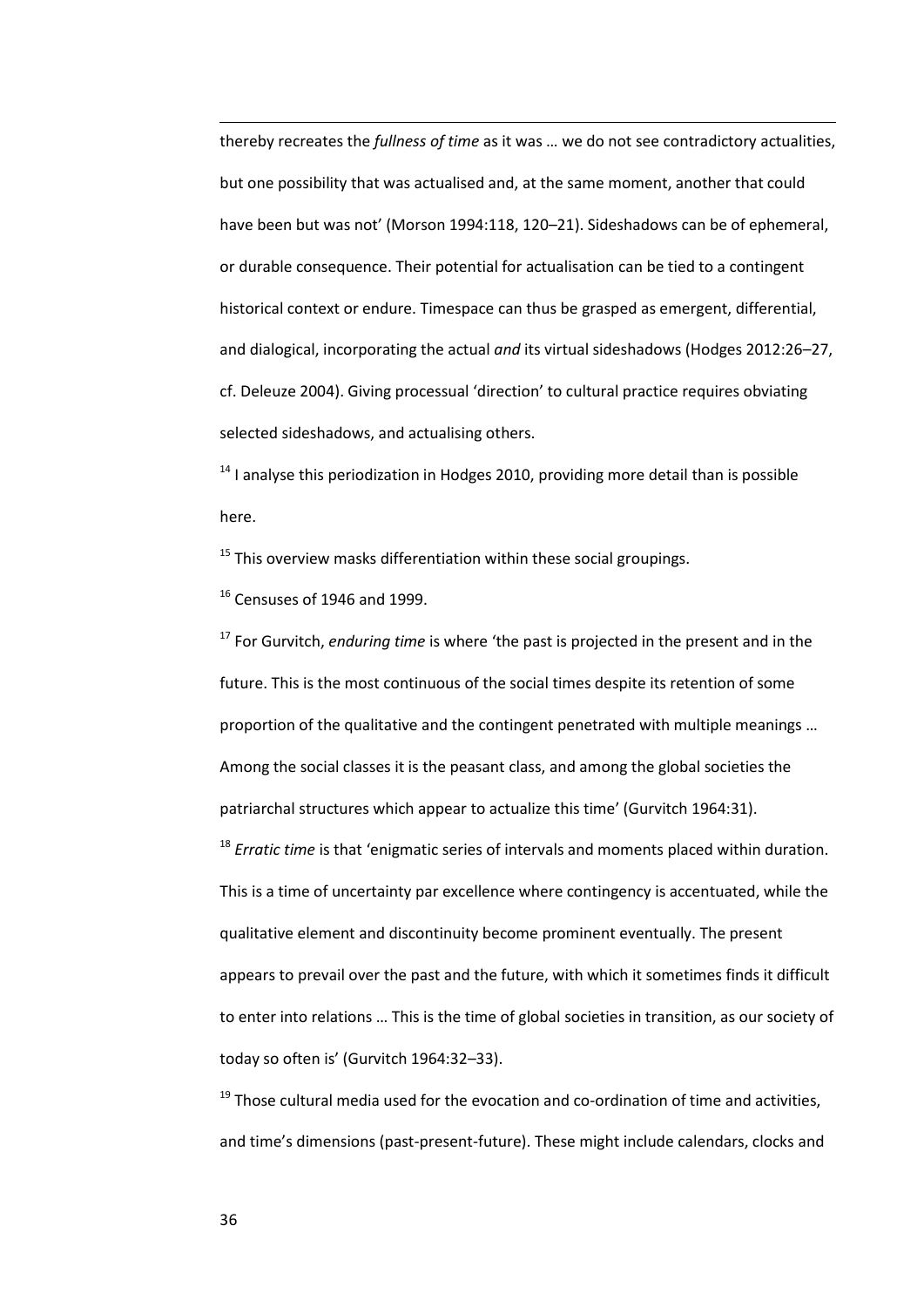so on involved in 'time reckoning'; but also other symbolic media such as language with its complex temporal markers or narrative genres (cf. Gell 1992:118-26).

 $20$  See note 13.

-

 $21$  An 'immanent anthropology' should be distinguished from influential forms of 'immanent critique' associated with the Frankfurt School, although this is not to say that they are incompatible. Likewise, no theological association is intended.

 $22$  Deleuze writes: 'we have no other continuities apart from those of our thousands of component habits', yet '[h]abit draws something new from repetition-namely difference' (2004:94-95).

<sup>23</sup> Immanence is also a feature of philosophical systems from other parts of the world, e.g. Zen Buddhism.

<sup>24</sup> An allowance should be made for the limited number of social scientific approaches grounded in Whitehead (1979) and comparable process philosophers. See note 6. <sup>25</sup> Hardt and Negri (2000:23) gloss: 'The disciplinary society is ... constructed through a diffuse network of ... apparatuses that produce and regulate customs, habits, and productive practices ... [D]isciplinary institutions (the prison, the factory, the asylum, the hospital, the university, the school, and so forth) ... structure the social terrain and present logics adequate to the "reason" of discipline. Disciplinary power rules in effect by structuring the parameters and limits of thought and practice'.

<sup>26</sup> Turetzky (1998:109) writes of Nietzsche's philosophy of time: 'Time is not a flow, but a pulsation. If time merely flowed it would lack tension and no differentiation would occur. The whole of time is at stake in the rhythmic tension of the moment'.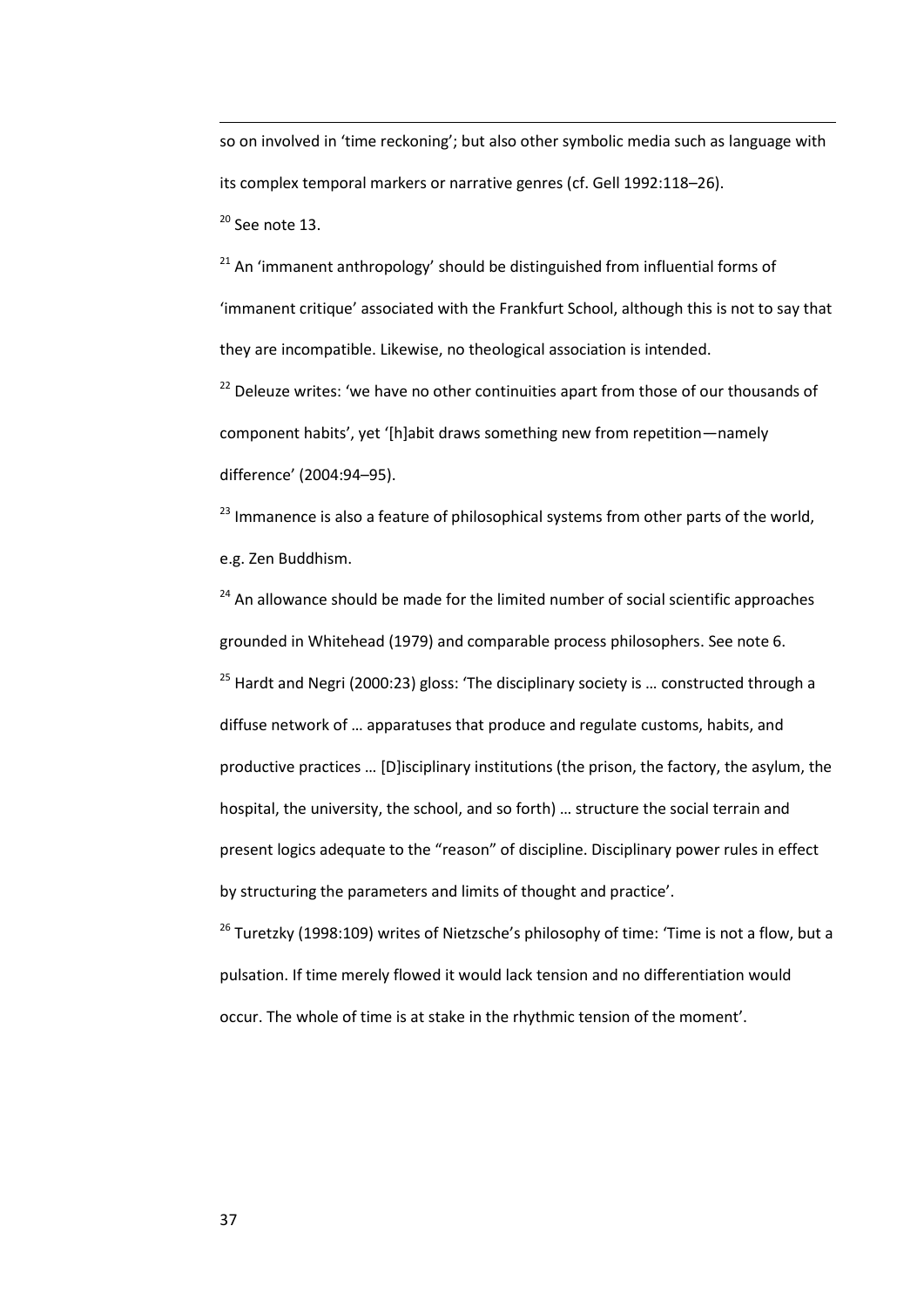#### **REFERENCES**

Agamben, G. 'Time and History: Critique of the Instant and the Continuum', in Infancy and *History: Essays on the Destruction of Experience*. London: Verso.

Agamben, G. (1998) *Homo Sacer: Sovereign Power and Bare Life*. Stanford: Stanford University Press.

Agamben, G. (2000) 'Absolute Immanence', in Potentialities: Collected Essays in Philosophy. Stanford: Stanford University Press.

Anderson, B. (1983) *Imagined Communities. Reflections on the Origin and Spread of Nationalism*. London: Verso.

Arendt, H. (1951) *The Origins of Totalitarianism*. New York: Harcourt, Brace.

Arendt, H. (1958) *The Human Condition*. Chicago: University of Chicago Press.

Arendt, H. (1968) 'The Concept of History', in *Between Past and Future*. New York: Viking.

Asad, T., J. Fernandez, M. Herzfeld, A. Lass, S.R. Rogers, J. Schneider and K. Verdery. 1997. 'Provocations of European Ethnology', American Anthropologist 99(4):713-30

Barnes, J. (1987) *Early Greek Philosophy*. London: Penguin.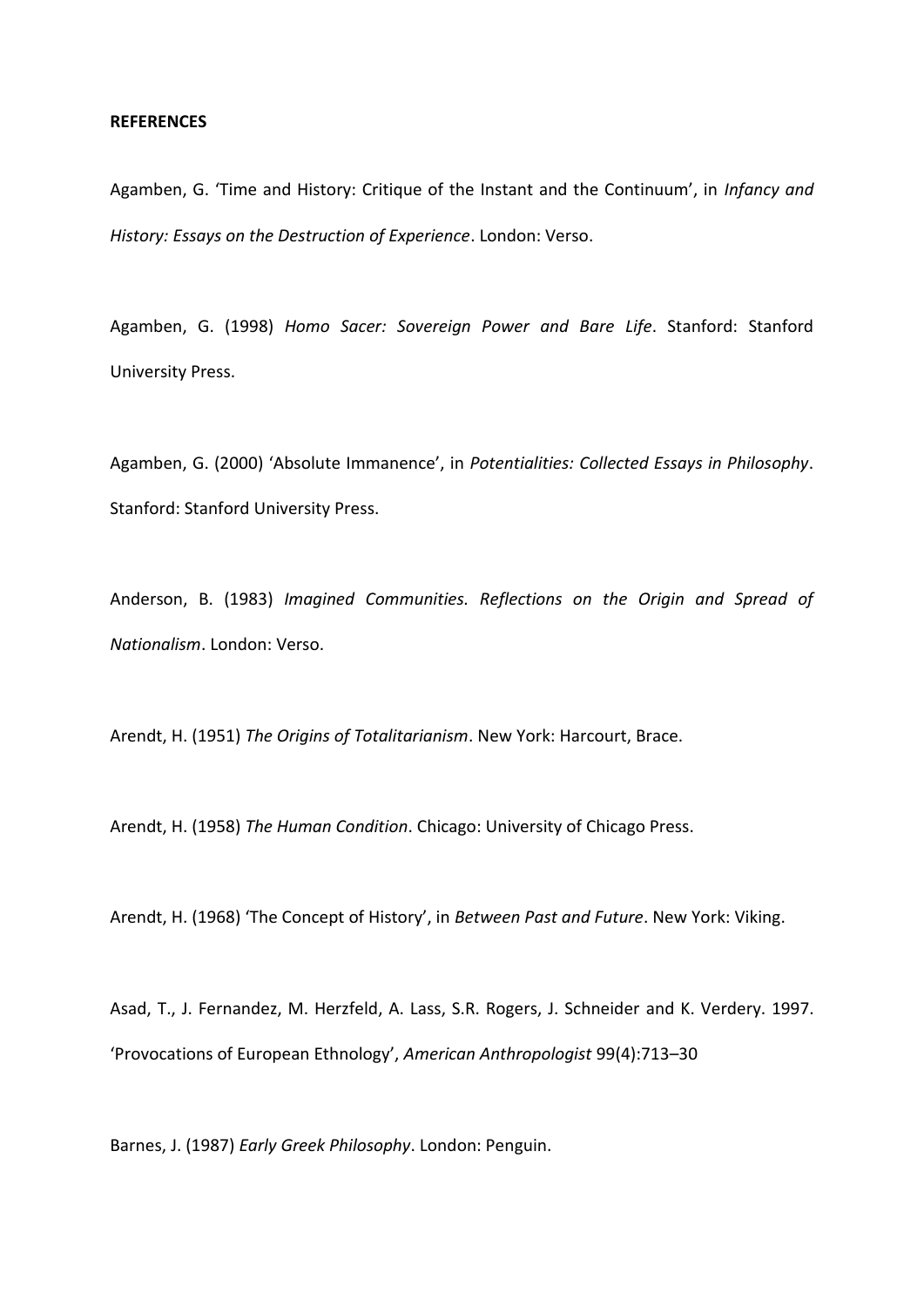Bourdieu, P. (1977) Outline of a Theory of Practice. Cambridge: Cambridge University Press.

Bourdieu, P. (1990) The Logic of Practice. Cambridge: Polity.

Bourdieu, P. (2000) Pascalian Meditations. Cambridge: Polity.

Braun, K. (2007) 'Biopolitics and Temporality in Arendt and Foucault', Time and Society  $16(5):5-23.$ 

Davidson, D. (1973) 'On the Very Idea of a Conceptual Scheme', Proceedings and Addresses of the American Philosophical Association 47:5-20.

De Beistegui, M. (2010) Immanence: Deleuze and Philosophy. Edinburgh: Edinburgh University Press.

De Certeau, M. (1984) The Practice of Everyday Life. Berkeley: University of California Press.

Deleuze, G. (2004) Difference and Repetition. London: Continuum.

Deleuze, G. and F. Guattari (1988) A Thousand Plateaus: Capitalism and Schizophrenia. London: Athlone.

Deleuze, G. and F. Guattari (1994) What is Philosophy. London: Verso.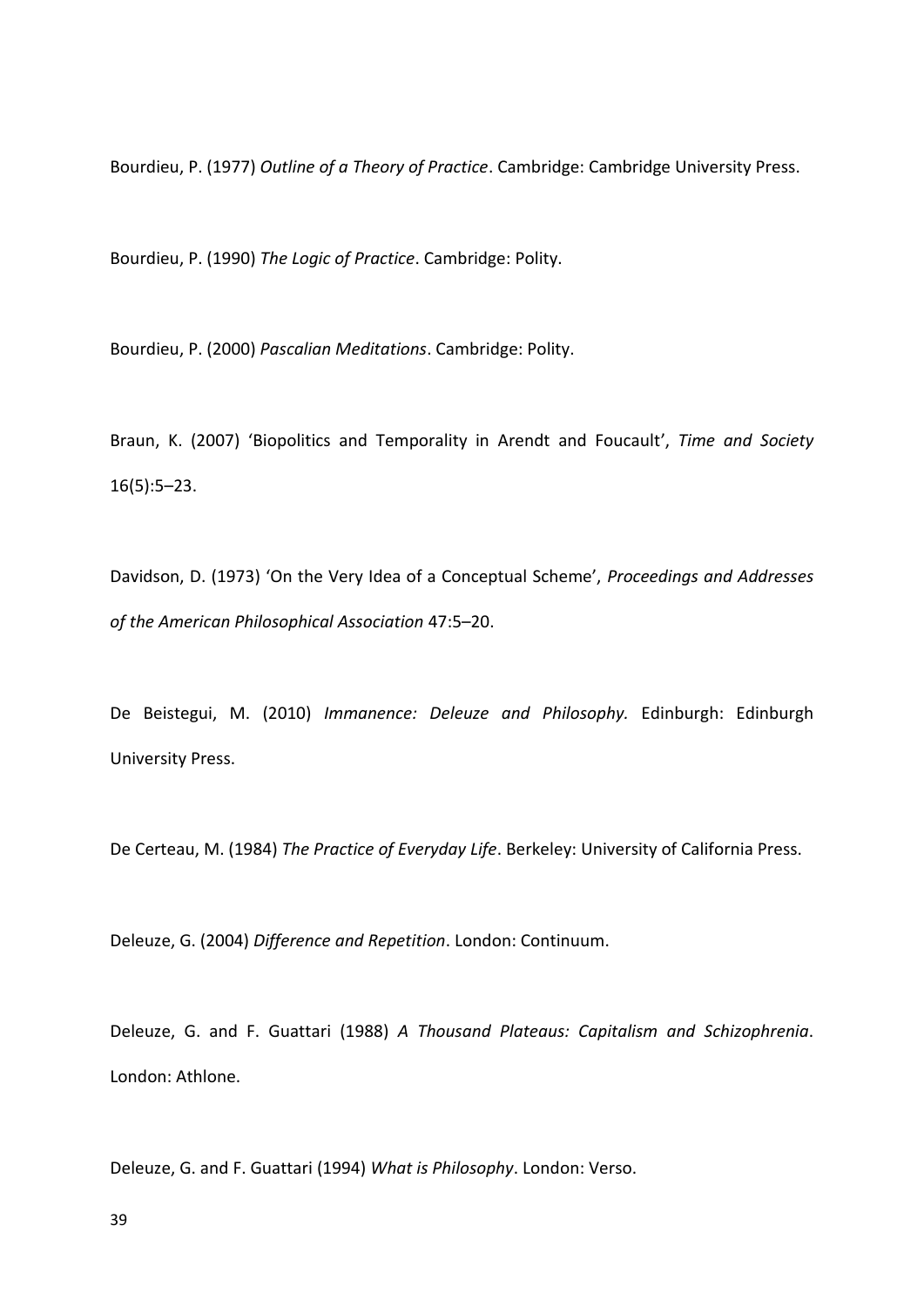Fabian, J. (1983) Time and the Other. How Anthropology makes its Object. New York: Columbia University Press.

Feenberg, A. (2004) 'Modernity Theory and Technology Studies: Reflections on Bridging the Gap', in T.J. Misa, P. Bray and A. Feenberg (eds) Modernity and Technology. Cambridge, Mass.: MIT Press.

Feenberg, A. (2005) Heidegger and Marcuse: The Catastrophe and Redemption of History. New York: Routledge.

Foucault, M. (1977) Discipline and Punish: The Birth of the Prison. London: Allen Lane.

Foucault, M. (1980) Power/Knowledge. London: Harvester Wheatsheaf.

Giddens, A. (1979) Central Problems in Social Theory. London: Macmillan.

Grimanelli, D., J. Tohme and D. González-León (2001) 'Applications of Molecular Genetics in Apomixis Research', in Y. Savidan, J.G. Carman, and T. Dresselhaus (eds) The Flowering of Apomixis. Mexico DF: CIMMYT.

Grimanelli, D., E. Perotti, J. Ramirez and O. Leblanc (2005) Timing of the Maternal-to-Zygotic Transition during Early Seed Development in Maize. Plant Cell 17(4):1061-72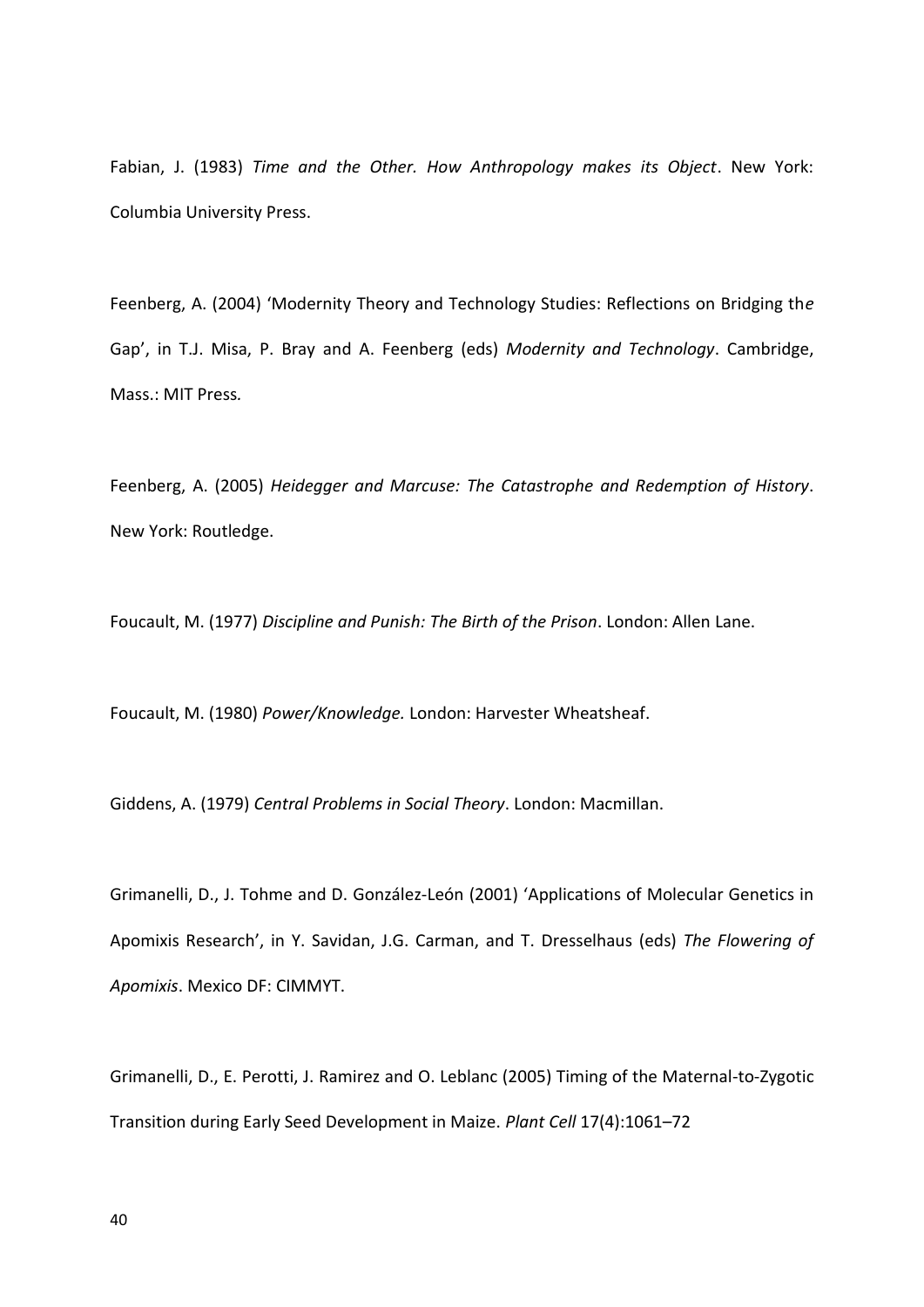Gupta, A. and J. Ferguson (1997) Culture Power Place. Explorations in Critical Anthropology. Durham: Duke University Press.

Gurvitch, G. (1964) The Spectrum of Social Time. Dordrecht: D. Reidel Publishing Company.

Hardt, M. and A. Negri (2000) Empire. Harvard: Harvard University Press.

Heidegger, M. (1993) 'The Question Concerning Technology', in Basic Writings. London: Routledge.

Helmreich, S. (2007) 'Blue-green Capital, Biotechnological Circulation and an Oceanic Imaginary: A Critique of Biopolitical Economy', Biosocieties 2:287-302.

Henare, A., M. Holbraad, and S. Wastell (2007) 'Introduction: Thinking Through Things', in Thinking Through Things: Theorising Artefacts Ethnographically. London: Routledge.

Hodges, M. (2008) 'Rethinking Time's Arrow: Bergson, Deleuze and the Anthropology of Time', Anthropological Theory 8(4):399-429.

Hodges, M. (2010) 'The Time of the Interval: Historicity, Modernity, and Epoch in Rural France', American Ethnologist 37(1):115-131.

Hodges, M. (2012) 'The Politics of Emergence: Public-Private Partnerships and the Conflictive Timescapes of Apomixis Technology Development', Biosocieties 7(1):23-49.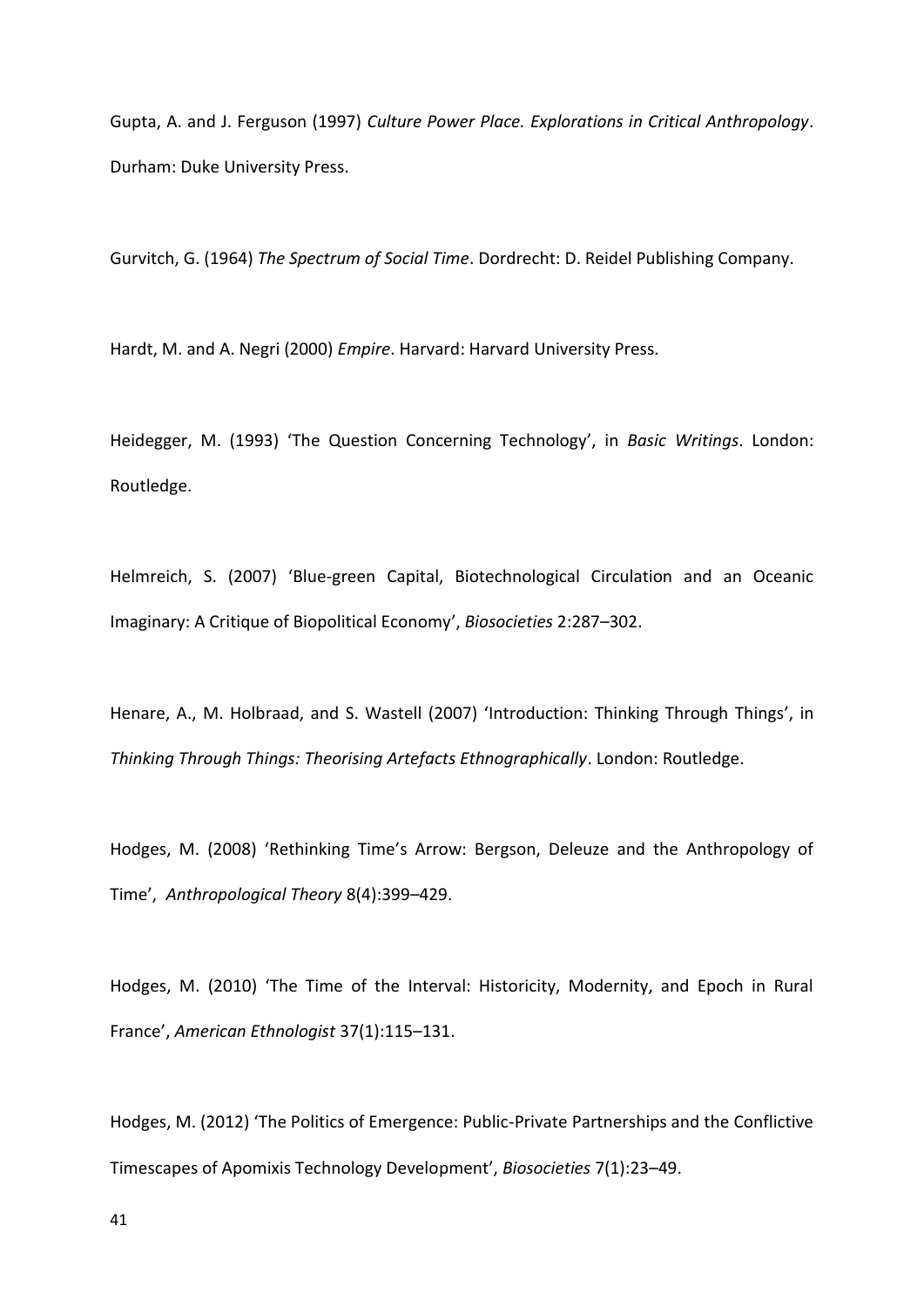Koltunow, A. and U. Grossniklaus (2003) 'Apomixis: A Developmental Perspective', Annual Review of Plant Biology 54:547-574.

Koselleck, R. (1985) Futures Past: On the Semantics of Historical Time. Cambridge, Mass.: MIT Press.

Landecker, H. (2005) 'Living Differently in Time: Plasticity, Temporality and Cellular Biotechnologies', Culture Machine 7, an e-journal at:

http://culturemachine.tees.ac.uk/Cmach/Backissues/j007/articles/landecker.htm

Lyman, R.L. (2007) 'What is the "Process" in Cultural Process and in Processual Archaeology', Anthropological Theory 7(2): 217-250.

Morson, G.S. (1994) Narrative and Freedom: The Shadows of Time. New Haven: Yale University Press.

Munn, N. (1992) 'The Cultural Anthropology of Time: A Critical Essay', Annual Review of Anthropology 21: 93-123.

Osborne, P. (1995) The Politics of Time. Modernity and Avant-Garde. London: Verso.

Passerin d'Entrèves, M. (1994) The Political Philosophy of Hannah Arendt. London: Routledge.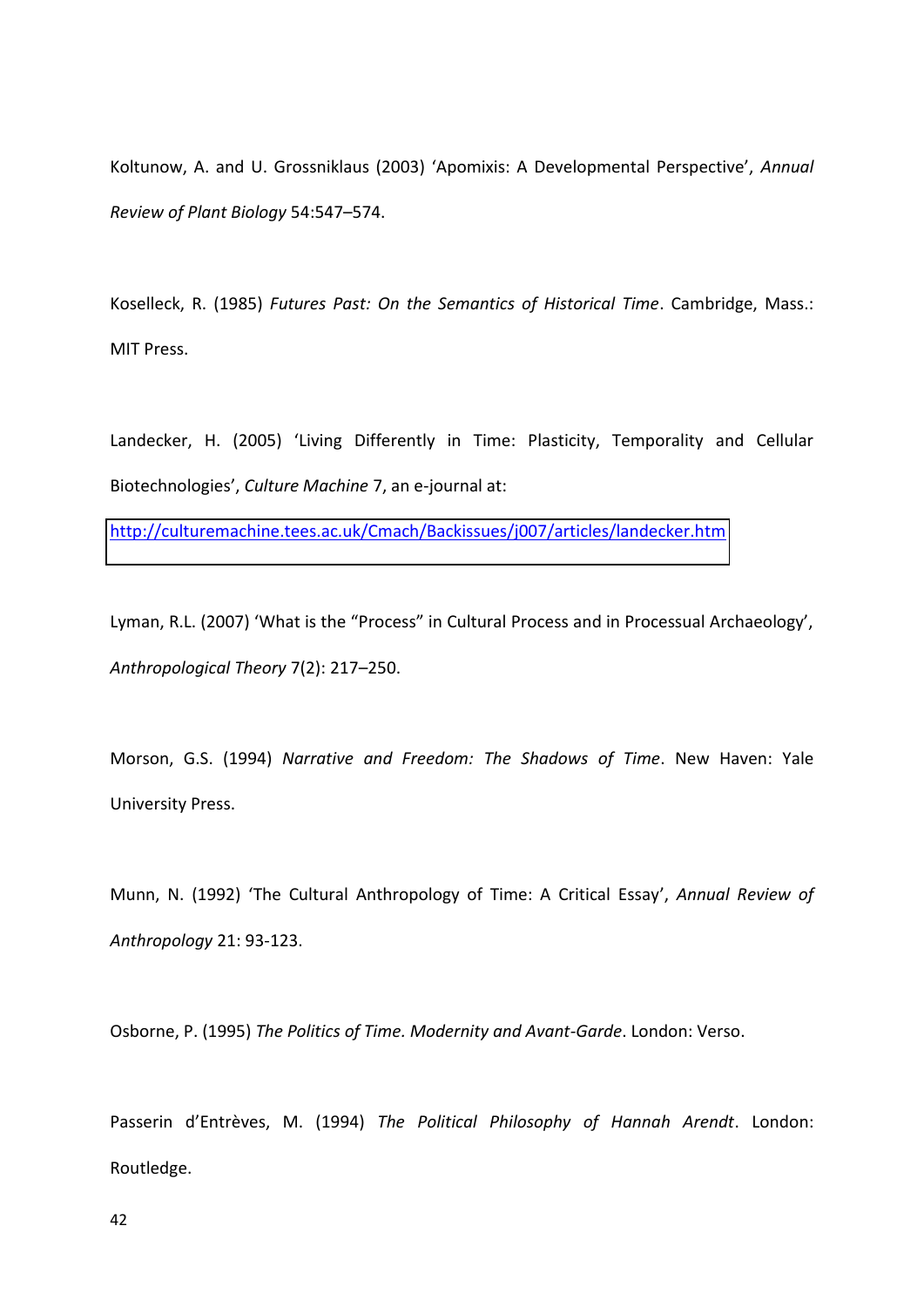Pickering, A. (1995) The Mangle of Practice: Time, Agency and Science. Chicago: University of Chicago Press.

Pickering, A. (2008) 'New Ontologies', in A. Pickering and K. Guzik (eds) The Mangle in Practice: Science, Society, and Becoming. Durham: Duke University Press.

Rescher, N. (2000) Process Philosophy. Pittsburgh: University of Pittsburgh Press.

Richards, P. (2004) 'Private versus Public? Agenda-setting in International Agro-Technologies', pp. 261-288, in K. Jansen and S. Vellema (eds) Agribusiness and Society: Corporate Response to Environmentalism, Market Opportunities and Public Regulation. London: Zed Books.

Rose, N. (2007) The Politics of Life Itself: Biomedicine, Power, and Subjectivity in the Twenty-First Century. Princeton: Princeton University Press.

Serres, M. and B. Latour (1997) Conversations on Science, Culture, and Time. Ann Arbor: University of Michigan Press.

Smith, M.E. (1982) 'The Process of Sociocultural Continuity', Current Anthropology  $23(2):127 - 142.$